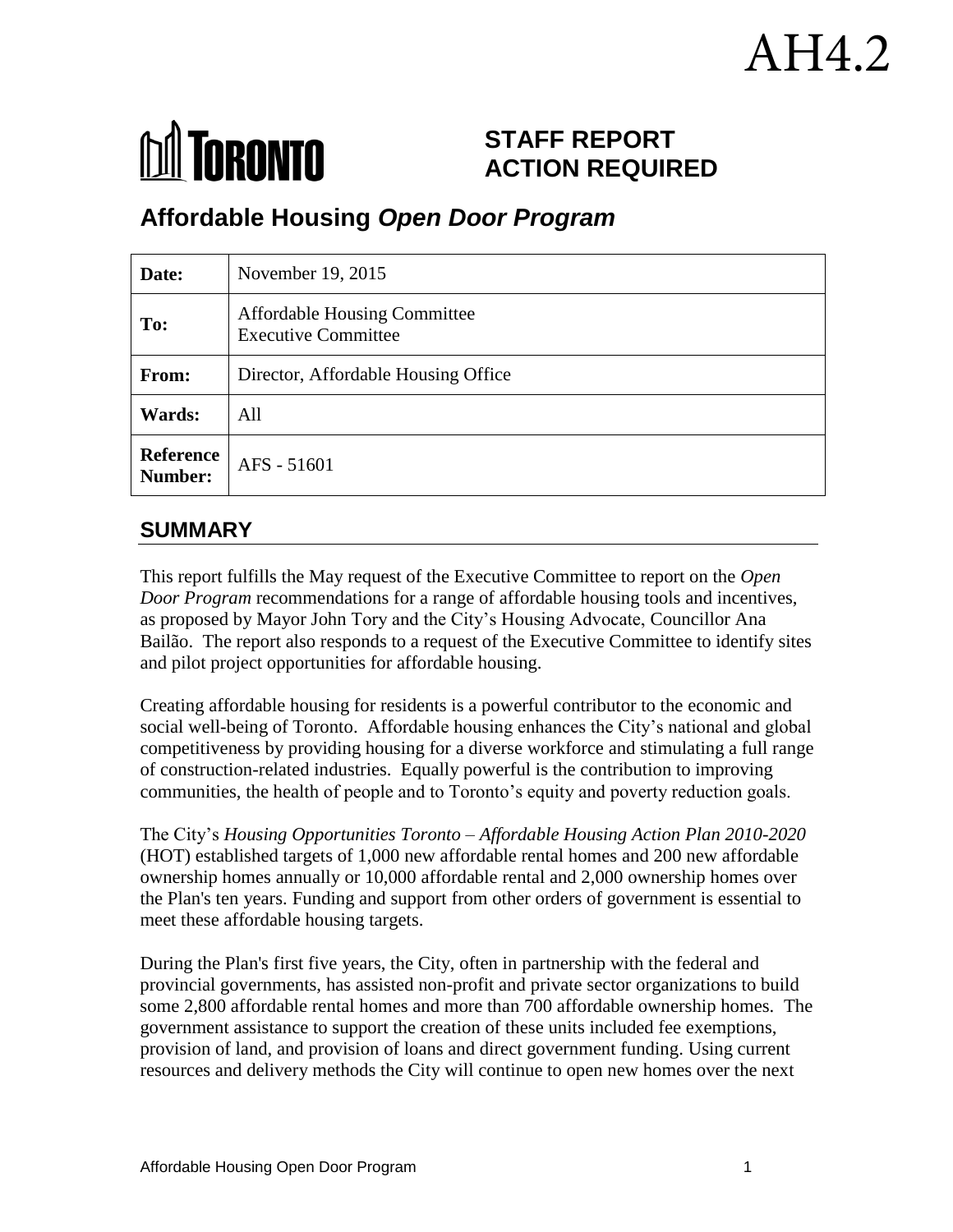five years. However, by 2020 a shortfall in meeting the City's targets is projected of 6,000 affordable rental homes and almost 600 affordable ownership homes.

This report outlines an *Open Door Program* to improve the City's capacity to work with the non-profit and private housing sectors to achieve the City's housing targets over the next five years. It also requests staff to report on the details of implementation on a range of *Open Door Program* initiatives by May 2016.

Highlights of the recommended actions for Council approval and consideration include:

- Updating the City of Toronto Municipal Housing Facility By-law
- Activating five surplus City sites for the construction of 389 affordable rental and ownership homes
- Releasing an inventory of 17 other City, Waterfront Toronto, and provinciallyowned sites with affordable housing potential
- Extending to the private sector City financial incentives for affordable rental housing that are currently limited to non-profit groups
- Updating the Home Ownership Assistance Program to support the creation of 200 affordable ownership homes annually
- Establishing a "Gold Star" Planning initiative for the timely delivery of affordable rental and ownership housing developments
- Setting a target of 500 housing benefits to be provided within new affordable rental buildings developed under the *Open Door Program*
- Enhancing the City's advocacy to engage the federal and provincial governments to participate in the *Open Door Program*
- Creating annual accountability, tracking and reporting mechanisms on the outcomes of the *Open Door Program*

Together the actions above will assist the City to meet affordable rental and ownership housing targets. However, for the City to meet its targets requires the federal and provincial governments to step-up support by providing surplus land, more funding and housing income supports for lower-income residents, new tax incentives and regulatory changes.

This report was prepared in consultation with City Planning, Finance and other relevant City Divisions and Agencies.

# **RECOMMENDATIONS**

The Director, Affordable Housing Office recommends that:

1. City Council approve the overall direction of the *Open Door Program* to assist the City in achieving its approved affordable rental and ownership housing targets and request the Director, Affordable Housing Office, in consultation with the Executive Director, Corporate Finance, the Chief Planner and Executive Director,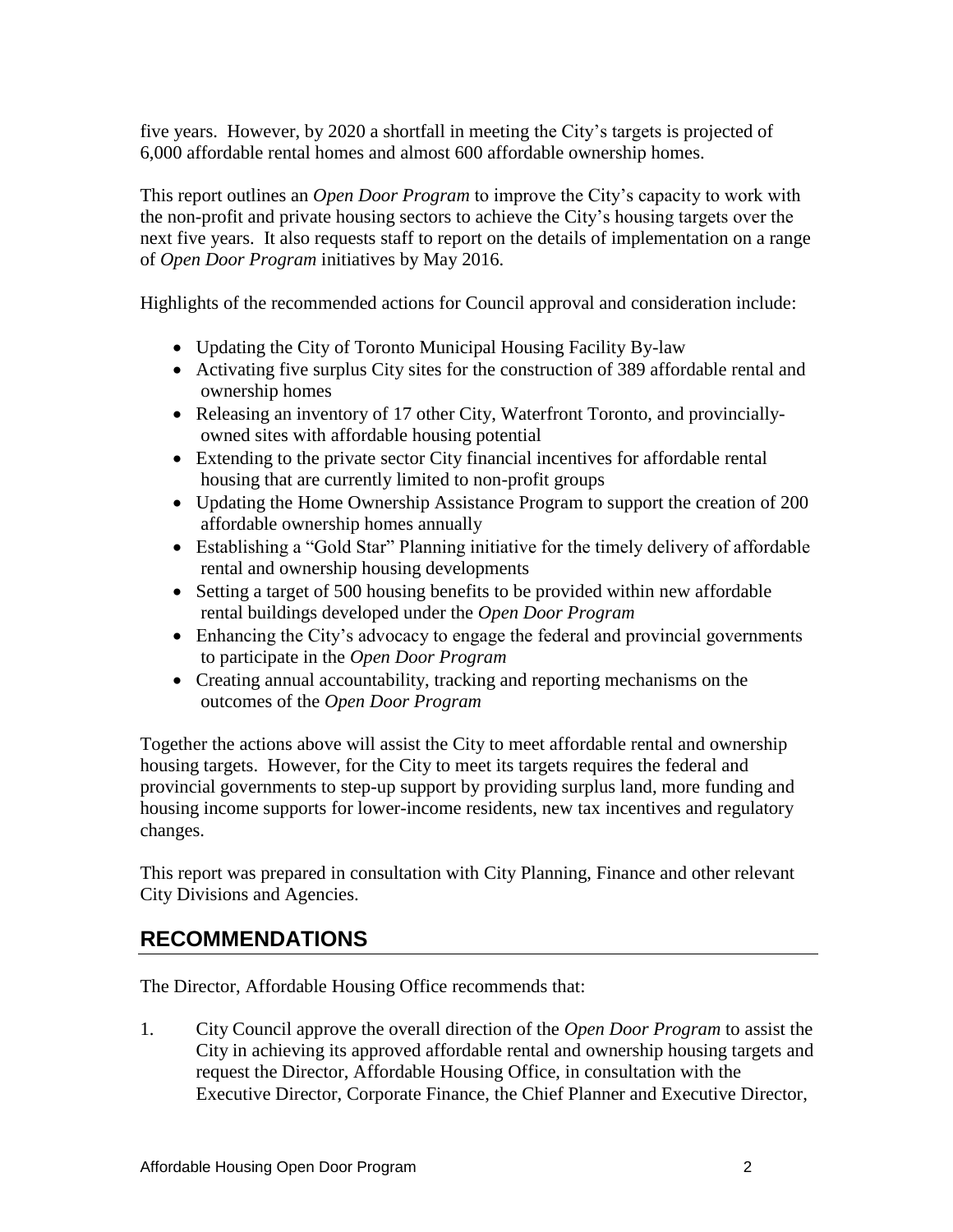City Planning, the Executive Director Financial Planning, Chief Building Official, and City Solicitor, to report to the Affordable Housing Committee in the second quarter of 2016 on the financial and administrative implications of implementing the different components of the *Open Door Program*. Final approval of the *Open Door Program* is subject to Council approval of the specific component initiatives under the *Open Door Program*.

#### *Open Door Program* **Pilot Projects**

2. City Council request the Director, Affordable Housing Office, to develop an ongoing inventory of public, private and non-profit housing sites for affordable housing developments supported by City incentives and funding, including from the Development Charges Reserve Fund (2009) for Subsidized Housing (XR2116);

#### **Activating Government Land**

- 3. City Council request the City Manager and Chief Corporate Officer, as part of the City-wide real estate review, to report on how to make the creation of affordable housing a corporate priority for surplus lands suitable for residential development owned by the City and/or its agencies, boards, commissions or corporations, and investigate the feasibility of creating a non-profit land registry, similar to the Ontario registry, which would provide registered non-profit organizations the ability to access a circulation list of surplus City properties before they are advertised on the open market;
- 4. City Council request the Deputy City Manager, Cluster A, and the Director, Affordable Housing Office, to update the Affordable Housing Memorandum of Understanding between the City and Build Toronto to strengthen Build Toronto's role in making land and/or funding available for the creation of affordable housing and set new targets;
- 5. City Council request the City Manager further engage with the province and appropriate provincial agencies, boards, commissions and corporations to partner in the development of affordable homes, including through the provision of land on favourable terms on those sites already identified by City Council in Appendix 3;
- 6. City Council request the City Manager request the federal government to provide suitable surplus federal land on favourable terms for affordable housing development;

#### **Financial Incentives and Streamlining City Processes**

7. City Council request the Chief Planner and Executive Director, City Planning to identify affordable housing as a priority Section 37 community benefit to be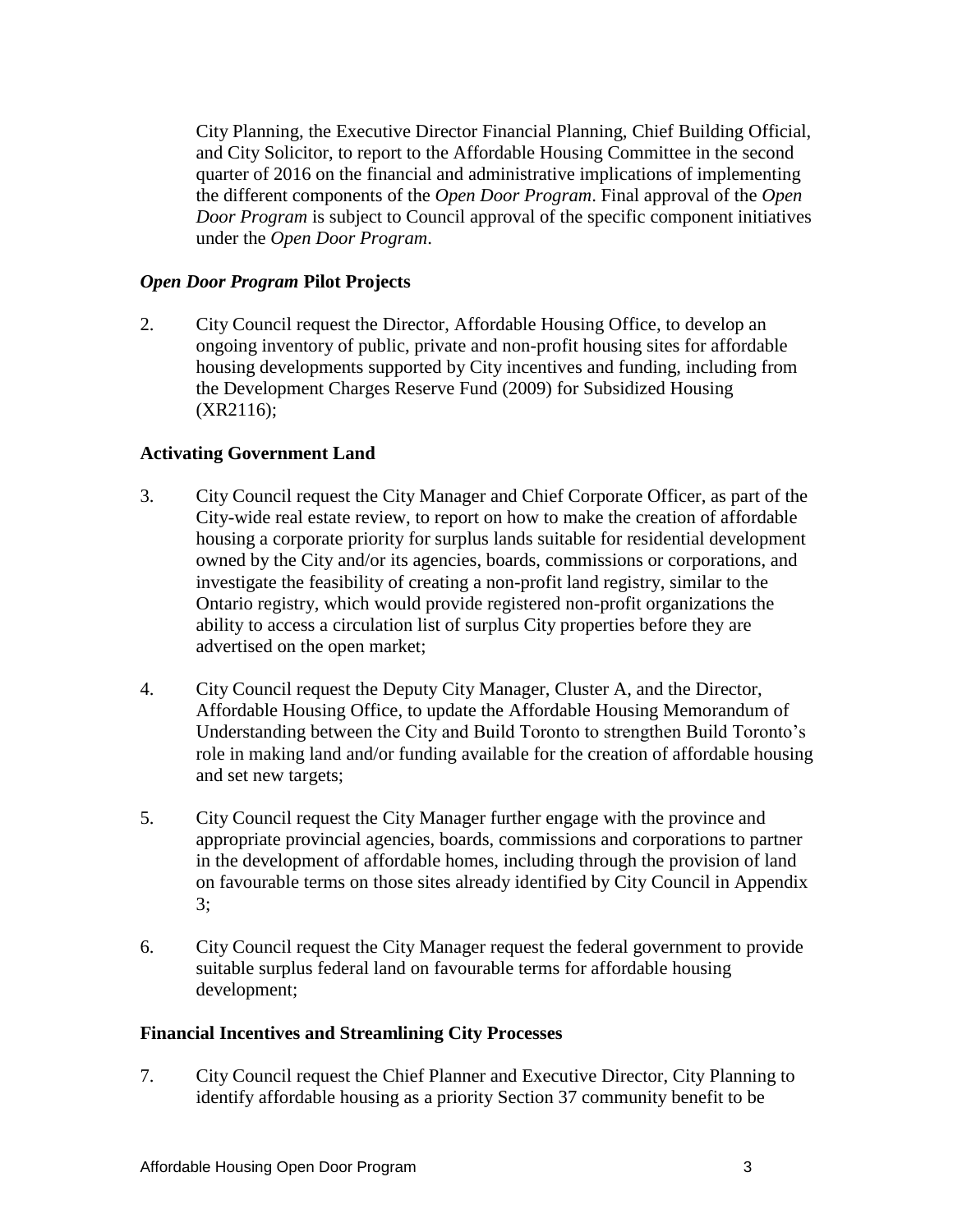provided by new developments in consultation with Ward Councillors and the community;

- 8. City Council approve the updated Municipal Housing Facility By-law attached as Appendix 4 as the enabling by-law which supports the policies outlined in this report, and repeal the 2002 Housing Facility By-law 282-2002, and request the Director of Affordable Housing Office to report to the Affordable Housing Committee for approval of individual projects under the new By-law and *Open Door Program*;
- 9. City Council approve the extension of the current affordable housing policy providing eligibility for an exemption from building and planning permit fees to purpose-built affordable rental housing developed by the private sector, where affordability is secured for a minimum 20-year term;
- 10. City Council authorize the Executive Director, Corporate Finance, in consultation with the Chief Planner and Executive Director, City Planning, and Director, Affordable Housing, to undertake a study on rental housing, including mid-range market rental housing, as part of the next development charges bylaw update process beginning in 2016, and bring forward development charges policies around mid-range rental housing for Council consideration as part of that process;
- 11. City Council request the Director, Affordable Housing Office, in consultation with the Executive Director, Corporate Finance, the Chief Planner and Executive Director, City Planning, Chief Building Official, and City Solicitor to report to the Affordable Housing Committee in the second quarter of 2016 on improvements and implementation modifications, including potential refinements to the eligibility criteria, to the City's *Home Ownership Assistance Program* to better support the target of 200 affordable/ assisted ownership homes annually developed by non-profit corporations or developers building on public lands, and that the program provide for the repayment of any incentives with appreciation at the time of resale to the open market;

#### **Expanded Planning Supports**

- 12. City Council request the Chief Planner and Executive Director, City Planning report to the Affordable Housing Committee the second quarter of 2016 on the extension of the City's "Gold Star" planning approval process for non-profit and private-sector developers of affordable rental and ownership housing, including details on inter-divisional pre-application co-ordination, a timely inter-divisional application review, and dedicated staff contacts and resources to facilitate approvals;
- 13. City Council request the Chief Planner and Executive Director, City Planning to include in the annual report on Section 37 and 45 community benefits a description of affordable housing benefits secured;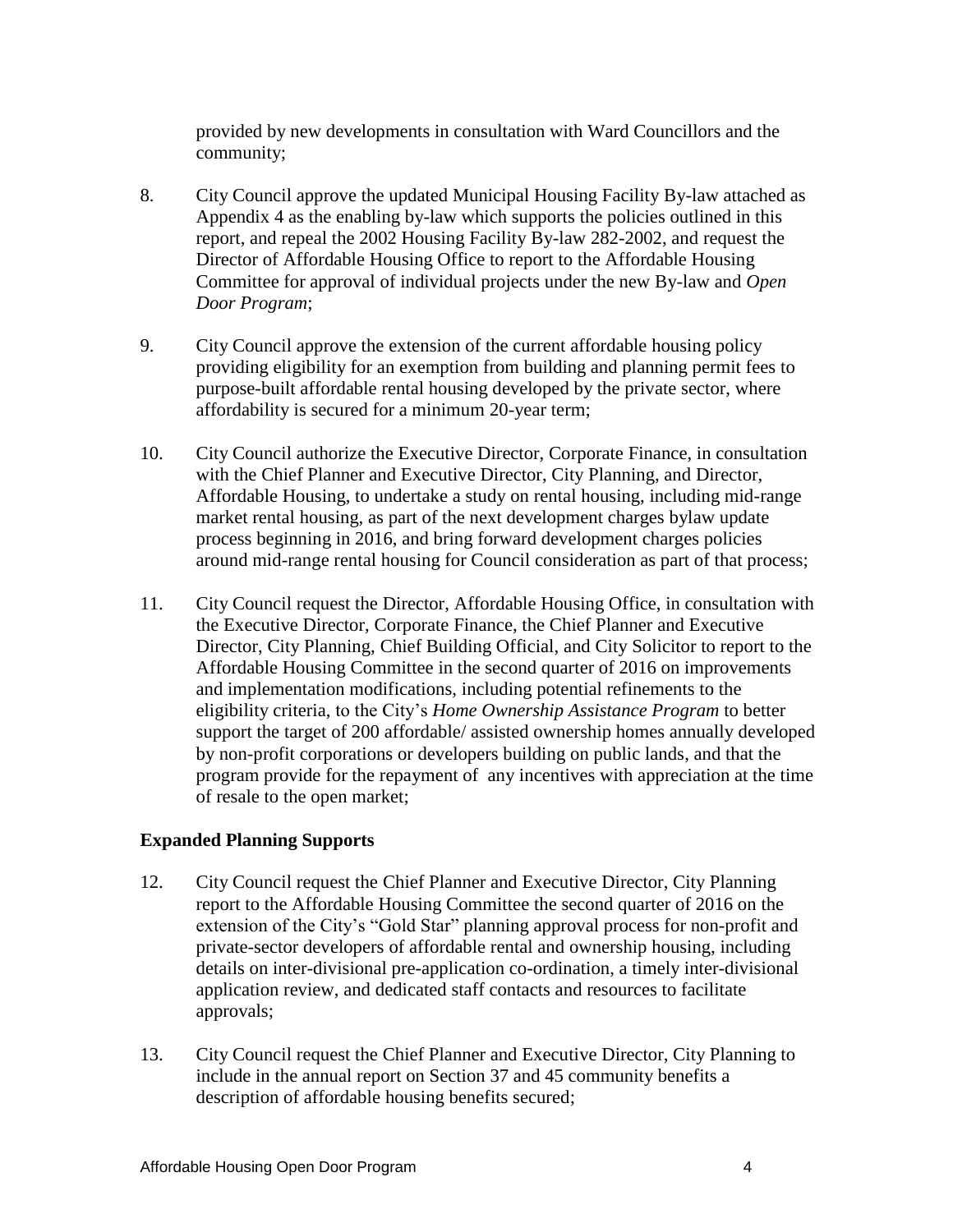#### **Improving Affordability**

14. City Council request the General Manager, Shelter, Support and Housing Administration, in consultation with the Director, Affordable Housing Office, support the City's *Housing Stability Service Planning Framework* by setting a target of 500 housing benefits to be provided in new affordable rental buildings developed under the *Open Door Program* and accessed through the housing portal or programs serving the homeless;

#### **Support from Other Governments**

- 15. City Council urge the Prime Minister and new federal government to introduce funding and tax measures in its 2016 budget to support the creation of affordable housing, including housing allowances, through the *Investment in Affordable Housing Program*;
- 16. City Council request the Premier of the Province of Ontario to join the City in providing new funding and financial incentives to support the creation of affordable housing including income-support initiatives, regulatory reform, reduced taxes on affordable housing construction, and providing the City with new inclusionary zoning powers;

#### **Financial Impact**

Council has approved an annual target of creating 1,000 affordable rental homes and 200 affordable ownership homes. To help reach these goals this report outlines a number of City incentives and financial contributions to support non-profit and private sector organizations in building affordable housing.

The City's affordable housing targets cannot be achieved without significant support from other orders of government. To meet the target of 1,000 affordable rental homes annually, an estimated average of \$77,500 per home or \$77.5 million annually in capital funding would be required. This would deliver a mix of homes with half at rents of 80% of average market rents (AMR) for the City, as reported by Canada Mortgage and Housing Corporation, and half at rents at AMR. The City's Official Plan definition of affordable rental housing is housing at or below AMR.

The level of funding relates to the level of affordability, as greater funding reduces costs and allows for lower rents. The estimated average of \$77,500 per home above is a blend of larger capital payments for homes at 80% of AMR and lower funding amounts for homes at 100% of AMR. If all 1,000 affordable rental homes in the City's target were delivered at 80% of AMR the capital funding required is estimated to be \$120,000 per home or \$120 million annually. If all 1,000 affordable rental homes in the City's target were delivered at 100% of AMR the capital funding required is estimated to be \$35,000 per home or \$35 million annually.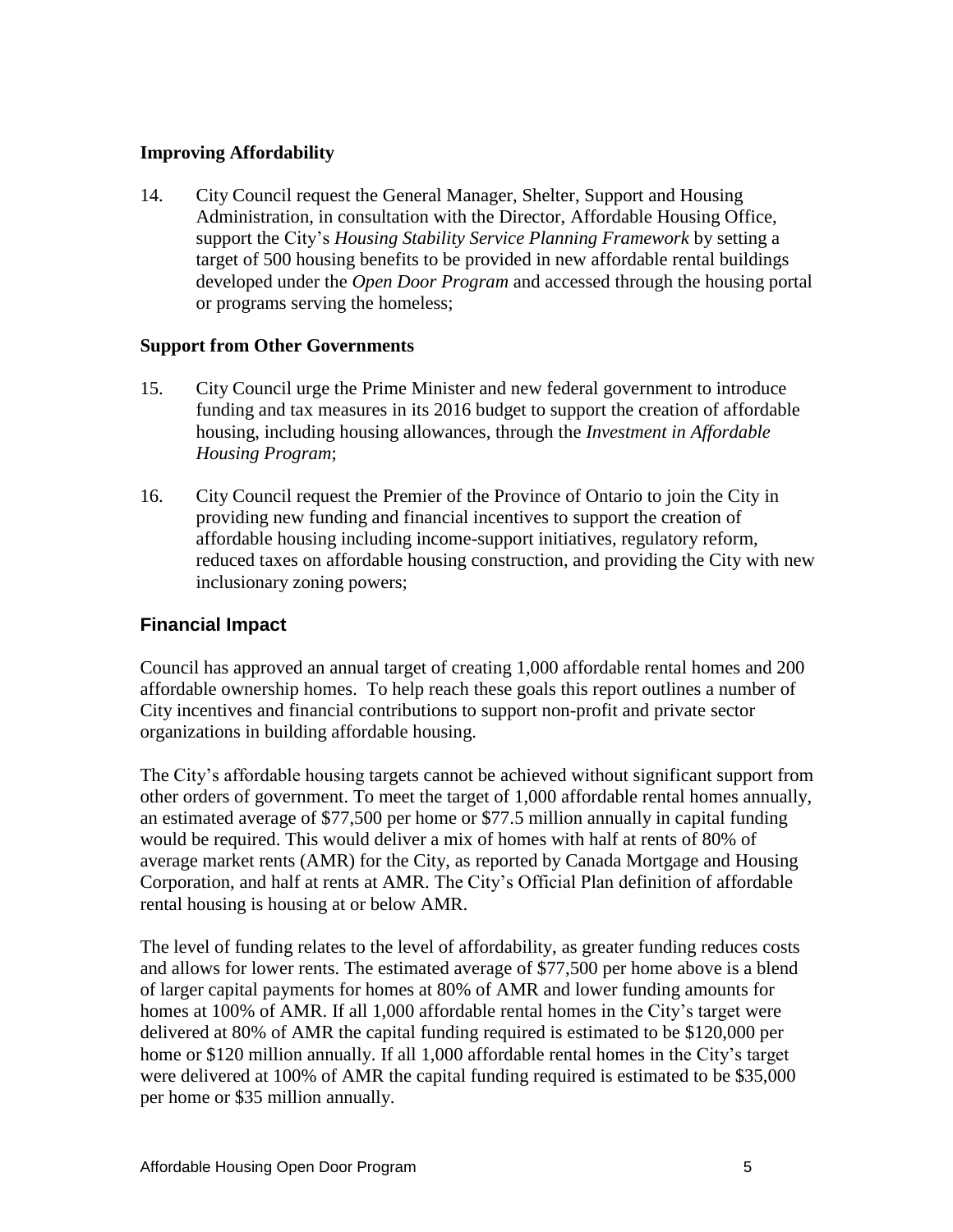The overall financial impact to the City to implement the *Open Door Program* and meet the target of 1,200 affordable homes annually is estimated to be \$41 million per year. Should the target of 1,000 affordable rental homes be met, the City's contribution in the form of planning fees, building permit, development charge and property tax relief, is estimated to be \$36,000 per home or \$36 million per year. To support 200 affordable home ownership units through direct loan funding or a fees and charges deferral is estimated at \$25,000 per home or \$5 million in value per year.

The specific financial implications arising from this report include funding for the affordable housing rental and ownership pilot projects listed in Appendix 2, and future affordable housing projects on the public lands included in Appendix 3. The financial implications of each of these projects will be reported separately to Council as they come forward for approval.

Approval of the *Open Door Program* is subject to Council approval of financial and administrative implications of the Program, which will be set out in reports to the Affordable Housing Committee in the second quarter of 2016 on specific initiatives under the *Open Door Program*. The Deputy City Manager and Chief Financial Officer has reviewed this report and agrees with the financial impact information.

# **EQUITY IMPACT**

Access to safe, secure, affordable housing in all parts of Toronto is a fundamental goal of the City's 10-year *Housing Opportunities Toronto Action Plan 2010-2020*. The provision of new affordable housing is also a goal of the City's *Poverty Reduction Strategy* and the *Housing Stability Service Planning Framework*.

The new affordable homes anticipated through the *Open Door Program* will provide a mix of housing opportunities for low and moderate income households, including singles, couples and families.

The *Open Door Program* will provide housing stability for equity seeking groups such as homeless people, aboriginal households, victims of domestic violence, and lower-income individuals, couples and families.

# **DECISION HISTORY**

In 1999 City Council adopted the *Housing First Policy for City-Owned Property* to make suitable surplus sites available for affordable housing development. The policy provided a first right of refusal for affordable housing purposes when surplus real estate was circulated among City departments for potential interest. <http://www.toronto.ca/legdocs/1999/agendas/council/cc/cc990609/sp10rpt/cl007.htm>

On February 1, 2 and 3, 2000 City Council adopted *Exempting Non-Profit Housing from Planning Application Fees, Building Permit Fees and Parkland Dedication Payment*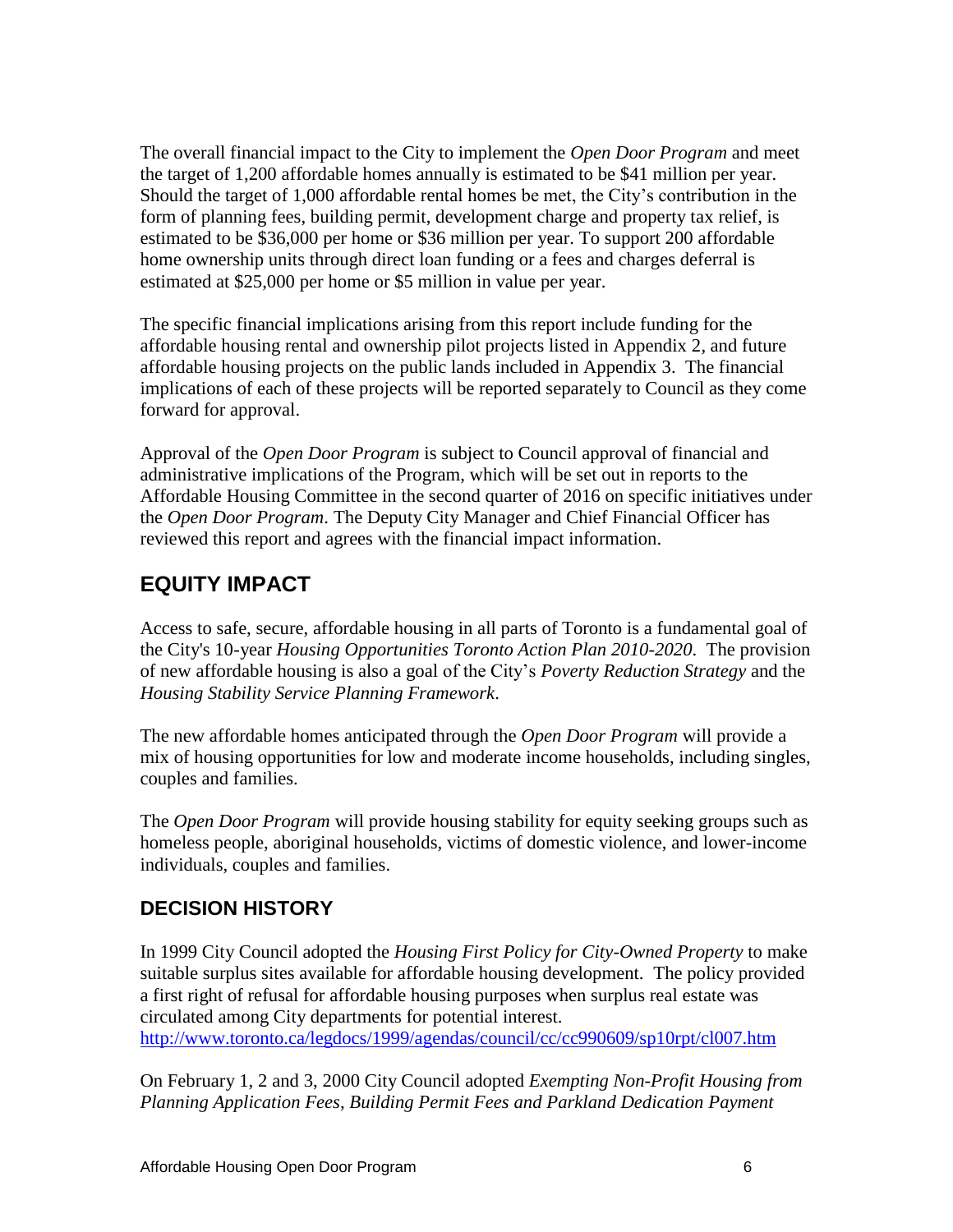*Requirements* to provide Planning fees relief to new affordable non-profit rental housing developments.

<http://www.toronto.ca/legdocs/2000/agendas/council/cc/cc000201/plt1rpt/cl003.pdf>

On April 16, 17 and 18, 2002 City Council adopted Planning and Transportation Committee Report No. 4, Clause No. 5, *City of Toronto By-Law No. 282-2002 to enact a Municipal Housing Facility By-law* to provide property tax and Development Charges relief to new affordable rental housing developments. <http://www.toronto.ca/legdocs/bylaws/2002/law0282.pdf>

On October 29 and 30, 2008, City Council adopted EX24.1 *New Model to Enhance Toronto's Economic Competitiveness* with amendments establishing Build Toronto and Invest Toronto. Build Toronto was to unlock the value of the City's under-utilized real estate holdings and use the available City and ABC land base to attract targeted industries, stimulate the creation of desirable employment and regenerate neighbourhoods. An Affordable Housing Memorandum of Understanding was signed between the City and Build Toronto on May 20, 2010 setting a target of 1,250 affordable ownership and rental homes on the surplus sites the City provides to Build Toronto. <http://app.toronto.ca/tmmis/viewAgendaItemHistory.do?item=2008.EX24>

On August 5 and 6, 2009, City Council adopted EX33.47 *Housing Opportunities Toronto: An Affordable Housing Action Plan 2010-2020* as the plan to address Toronto's affordable housing challenges over 10 years.

<http://app.toronto.ca/tmmis/viewAgendaItemHistory.do?item=2009.EX33.47>

City Council on October 8, 9, 10 and 11, 2013, adopted EX34.1 *Development Charges By-law Review* to enact a new Development Charges by-law. The decision included direction to the Deputy City Manager and Chief Financial Officer to establish a Staff-Rental Apartment Industry Working Group to recommend a mechanism to defer payment of Development Charges for Purpose Built Rental Housing. <http://app.toronto.ca/tmmis/viewAgendaItemHistory.do?item=2013.EX34.1>

At its meeting of December 16, 17 and 18, 2013, City Council adopted CD25.10 the *2014-2019 Housing Stability Service Planning Framework*. The framework includes nine strategic directions and a number of key actions to transform Toronto's housing stability service system.

<http://app.toronto.ca/tmmis/viewAgendaItemHistory.do?item=2013.CD25.10>

On June 10, 11, 12 and 13, 2014, City Council adopted item EX42.15 from the General Manager, Shelter Support and Housing Administration and the Director Affordable Housing Office entitled *Investment in Affordable Housing Program Extension* approving the City's participation in this renewed federal/provincial affordable housing program. <http://app.toronto.ca/tmmis/viewAgendaItemHistory.do?item=2014.EX42.15>

On May 26, 2015 Executive Committee adopted EX6.8 *Affordable Housing "Open Door" Initiative* with amendments instructing staff to report on land, planning and financial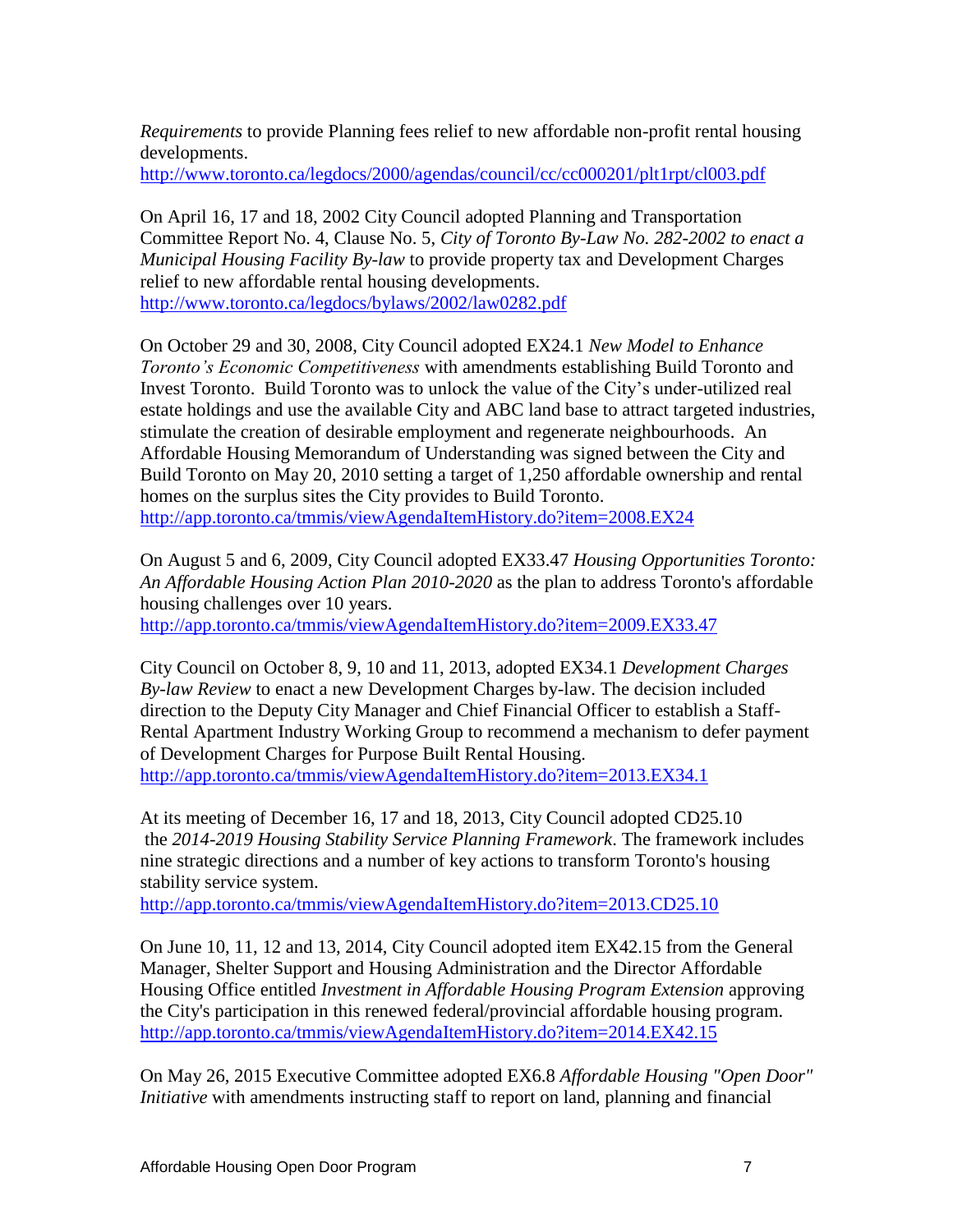actions aimed at enhancing the City's ability to deliver affordable housing and achieve its approved housing targets. <http://app.toronto.ca/tmmis/viewAgendaItemHistory.do?item=2015.EX6.8>

At its meeting on July 7, 8 and 9, 2015 City Council adopted CD5.7 *Transforming Social Housing: Renewing the Partnership with the City's Social Housing Providers* which addressed the long-term sustainability of social housing in Toronto. <http://app.toronto.ca/tmmis/viewAgendaItemHistory.do?item=2015.CD5.7>

On September 30, 31 and October 2, 2015 City Council adopted EX8.21 *Results of the Request for Proposals to Develop and Operate Affordable Rental Housing at 200 Madison Avenue* to approve Madison View Homes Inc. as the successful proponent for the development of new affordable rental housing on the surplus City site at 200 Madison Avenue as the first pilot project under the *Open Door Program*. <http://app.toronto.ca/tmmis/viewAgendaItemHistory.do?item=2015.EX8.21>

At its meeting on November 3, 4 and 5, 2015, City Council adopted EX9.5 *TO Prosperity: Toronto Poverty Reduction Strategy*. In relation to affordable housing and the Mayor's *Open Door Program*, under the Strategy the City will: (3.1) Update and expand the City's menu of funding and other incentives for the development of new affordable rental and ownership housing; (3.2) Affirm affordable housing as a priority community benefit for any development applications where contributions are proposed pursuant to Section 37 of the Planning Act; and (3.5) Provide surplus government land for new affordable housing development, incorporate affordable housing in developments on government lands, or dedicate a percentage of the net proceeds from the land sales to affordable housing.

<http://app.toronto.ca/tmmis/viewAgendaItemHistory.do?item=2015.EX9.5>

# **ISSUE BACKGROUND**

Supporting the construction of new affordable rental and ownership homes is an important City strategy to help achieve the goal of providing residents and neighbourhoods with a full range of housing opportunities in complete communities.

Toronto's affordable housing policy framework is embedded in the Official Plan, the *Housing Opportunities Toronto Action Plan 2010-2020* and a range of other policies, bylaws and programs*.*

The City's program framework to support new affordable rental construction was first established in 1999 when Council adopted a "Housing First" priority for surplus City lands. In 2000, the City extended its support for affordable rental housing by providing financial incentives for non-profit housing in the form of exemptions from planning and building permit fees. In 2002 incentives were expanded through the Municipal Housing Facilities By-law, which exempted non-profit and private sector groups from development charges and property taxes during the period of affordability.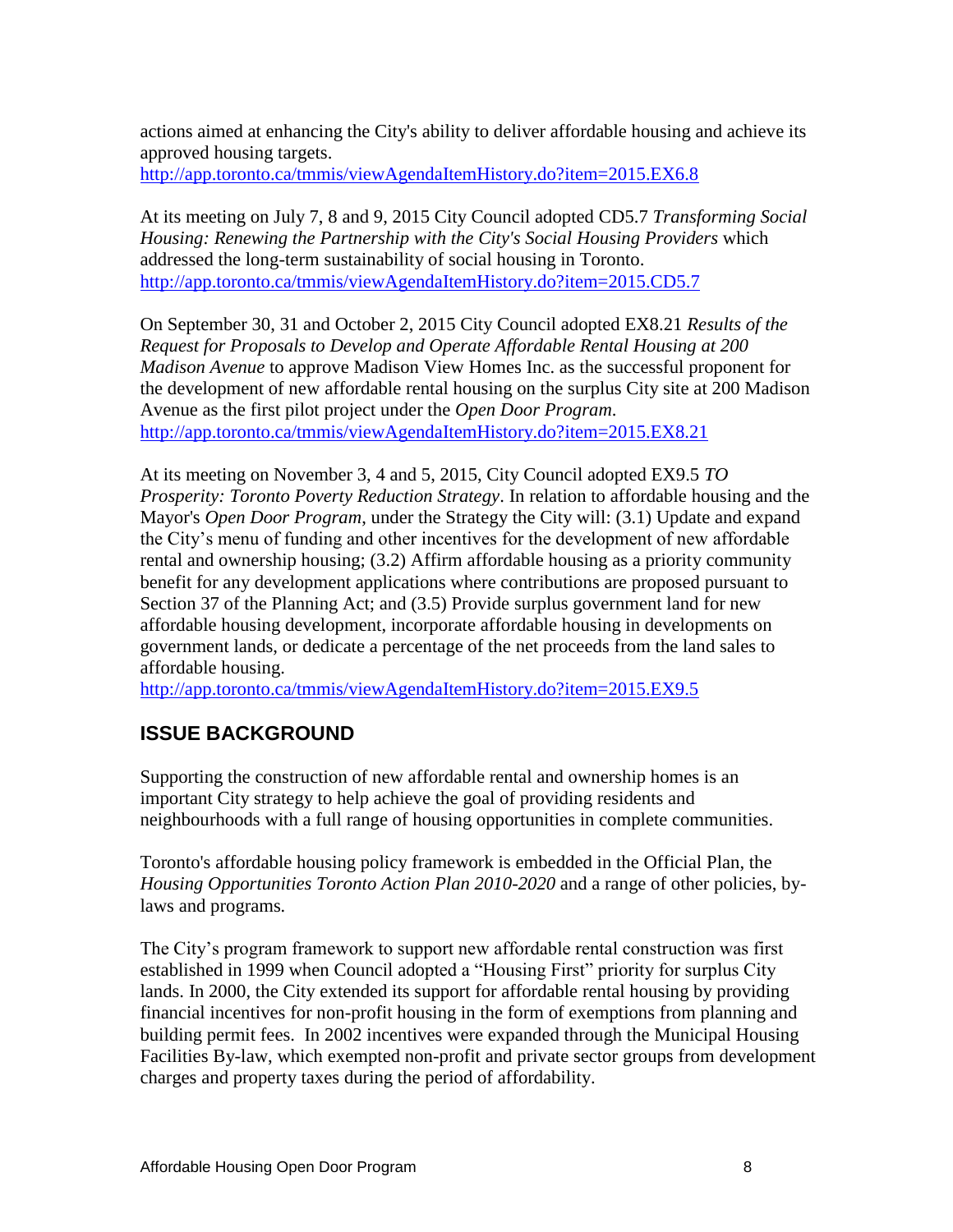In 2008, the City created Build Toronto to manage and monetize the City's surplus real estate assets. Council also directed that the Deputy City Manager execute a Memorandum of Understanding with Build Toronto to deliver affordable housing.

The City introduced the Home Ownership Assistance Program (HOAP) in 2010 to provide loans to non-profit organizations developing affordable ownership homes to defray the cost of development charges, planning fees and building permits. HOAP is capped at an annual allocation of \$2 million funded from the Development Charges Reserve Fund for Subsidized Housing.

In addition to the City's efforts to create affordable housing, the federal and provincial governments have provided funding since 2002 from the *Affordable Housing Program*  and its successor, the *Investment in Affordable Housing Program*. These programs have provided a significant source of funding, which has been combined with the City's incentives, for the construction of new affordable homes.

The 2010-2020 *Housing Opportunities Toronto Action Plan* established targets of 1,000 new affordable rental homes and 200 new affordable ownership homes annually. During the first five years of the Plan, the City has assisted non-profit and private-sector organizations construct some 2,800 affordable rental homes and more than 700 affordable ownership homes. This represents a shortfall of some 2,300 homes against the targets of the first five-years.

Based on current plans and commitments to 2020 using existing resources from the federal and provincial governments, it is projected the City will continue to be challenged in meeting the targets. Without a renewed and enhanced effort from all governments and private- and non-profit housing stakeholders, the overall 10-year shortfall will rise to some 6,000 affordable rental homes and almost 600 affordable ownership homes by 2020.

In April, Mayor John Tory and Toronto's Affordable Housing Advocate and Chair of the Affordable Housing Committee, Councillor Ana Bailão, announced the City will take new action on affordable housing through the *Open Door Program*. In May, Executive Committee instructed staff to report on implementing *Open Door,* including providing sites for pilot projects to be activated with \$20 million from the Development Charges Reserve Fund for Subsidized Housing.

# **COMMENTS**

Acting on the recommendations of the Executive Committee, the Director, Affordable Housing Office, established an interdivisional committee to review the *Open Door Program* proposals and to contribute to this report. The committee included Corporate Finance, Financial Planning, City Planning, Real Estate Services, Shelter Support and Housing Administration, Toronto Community Housing, Build Toronto and the Toronto Parking Authority. The interdivisional committee concurs with the recommendations of this report. The Director also conducted discussions with non-profit and private-sector organizations.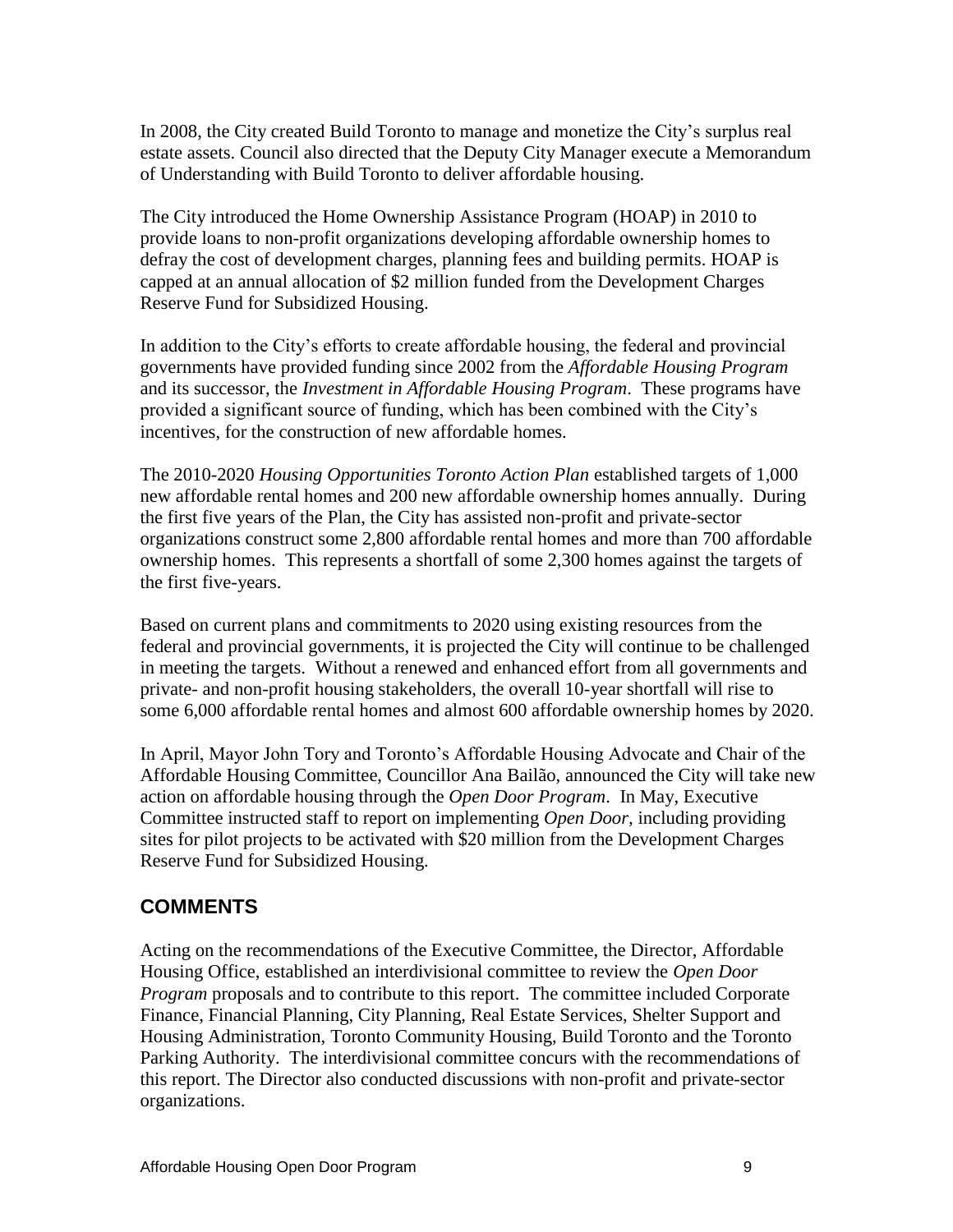The recommendations in this report were prepared using the housing affordability framework chart below. The affordability framework builds on the City's rental housing policy and program interests and priorities. The purpose of the affordability chart is to assist in better co-ordinating the work of different divisions and guide policy and program development in the delivery of affordable and ownership housing across the income lowand moderate-income spectrum.

The chart illustrates the relationship between rent levels in Toronto and the household incomes required for those rents to be affordable. The recommendations in this report have been guided by the goal of producing housing outcomes to serve the range of lowand moderate-income households in need. This includes households in need of housing at, or below 30%, 60%, 80%, 100%, and up to 150% of average market rents.

To achieve rents at the affordability levels outlined requires varying degrees of government support. Under current market conditions and in today's tax environment it is not viable to develop and operate rental housing which would serve low- and moderateincome households able to afford moderate or mid-range rents.

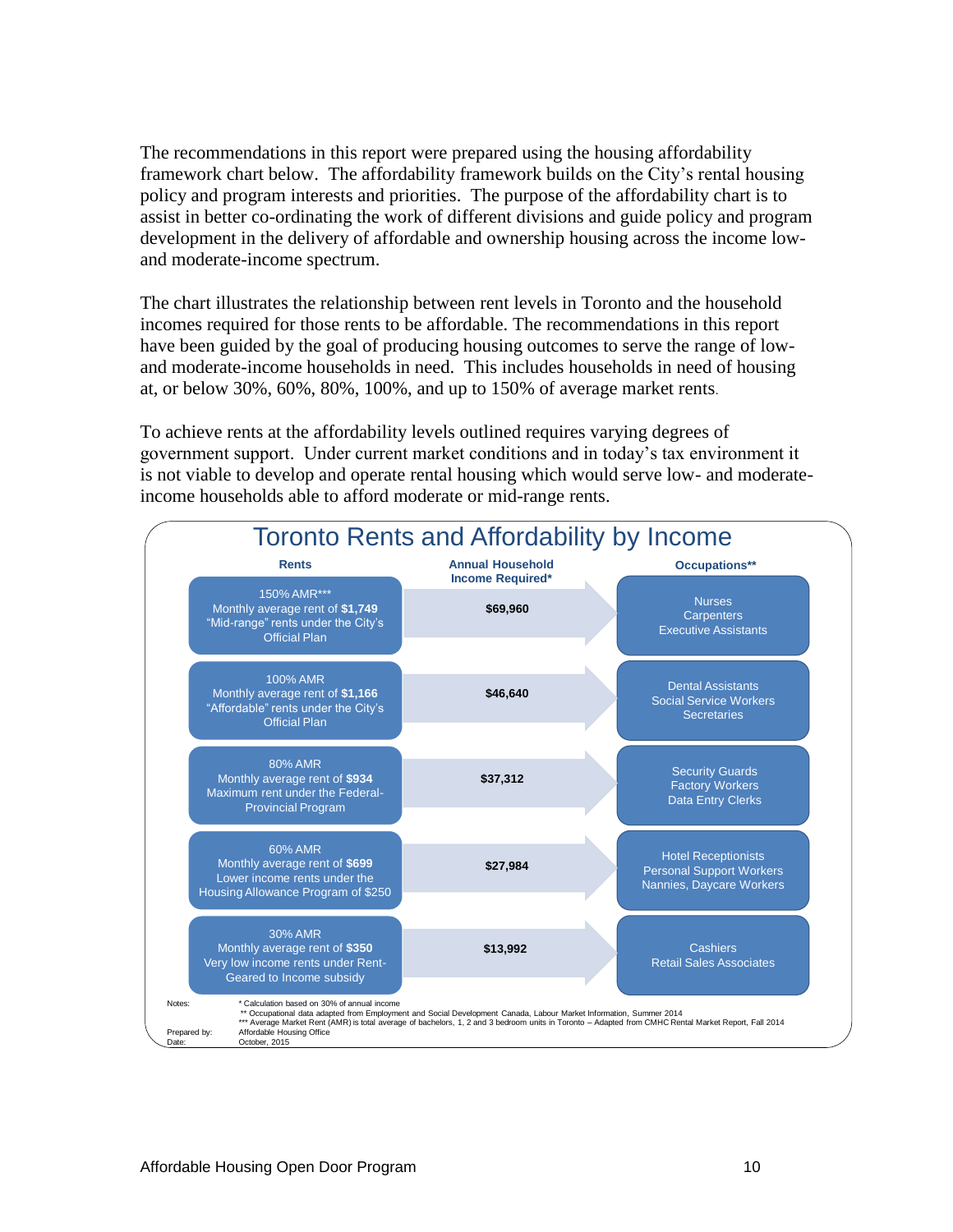The *Open Door Program* addresses the following seven policy and program areas where the City can improve its performance and make strides to reach its affordable housing goals:

- a) Pilot Projects
- b) Activating Government Land
- c) Financial Incentives and Streamlining City Processes
- d) Expanded Planning Supports
- e) Improving Affordability
- f) Support from Other Governments
- g) Administration, Co-ordination and Reporting

Appendix 1 contains a summary chart comparing current policies and practices in each of these areas to what is proposed under the *Open Door Program*.

Appendix 4 contains a new *City of Toronto Municipal Housing Facility By-Law* that provides an update to the City's legal framework for new affordable housing development. The new by-law supersedes the 2002 *Municipal Housing Facility By-law 282-2002*, and the extension of Planning and building permit fees relief to new private affordable rental housing supersedes the 2000 City Council policy *Exempting Non-Profit Housing from Planning Application Fees, Building Permit Fees and Parkland Dedication Payment Requirements*. The by-law enables the City to support affordable rental and ownership housing. The new by-law is considered an enabling legal framework only, as each development that will be provided City contributions under the by-law will require a sitespecific by-law to be passed by Council, as well as approval of detailed implementation frameworks that will be the subject of a further reports next year.

#### **a) Pilot Projects**

The Mayor and Executive Committee requested that *Open Door Program* pilot projects be brought forward investing \$20 million in available Development Charges Reserve Fund for Affordable Housing (DCRF). Appendix 2 contains a list of pilot affordable rental and ownership developments on City land. The projects to be recommended to Council represent 389 new affordable homes: 262 affordable rental units and 127 affordable home ownership units.

As requested by the Executive Committee, the Director, Affordable Housing Office, will bring forward for Council approval these and other pilot projects to be funded from the current balance of \$20 million and future funds available from the DCRF.

Other potential public affordable housing developments sites within a 5-year development horizon have been identified in Appendix 3. Many of the City sites identified have been transferred to Build Toronto and are suitable for affordable housing development, as part of the overall residential development mix. Council has also already identified a number of provincial lands listed in Appendix 3 as a priority for affordable housing. City officials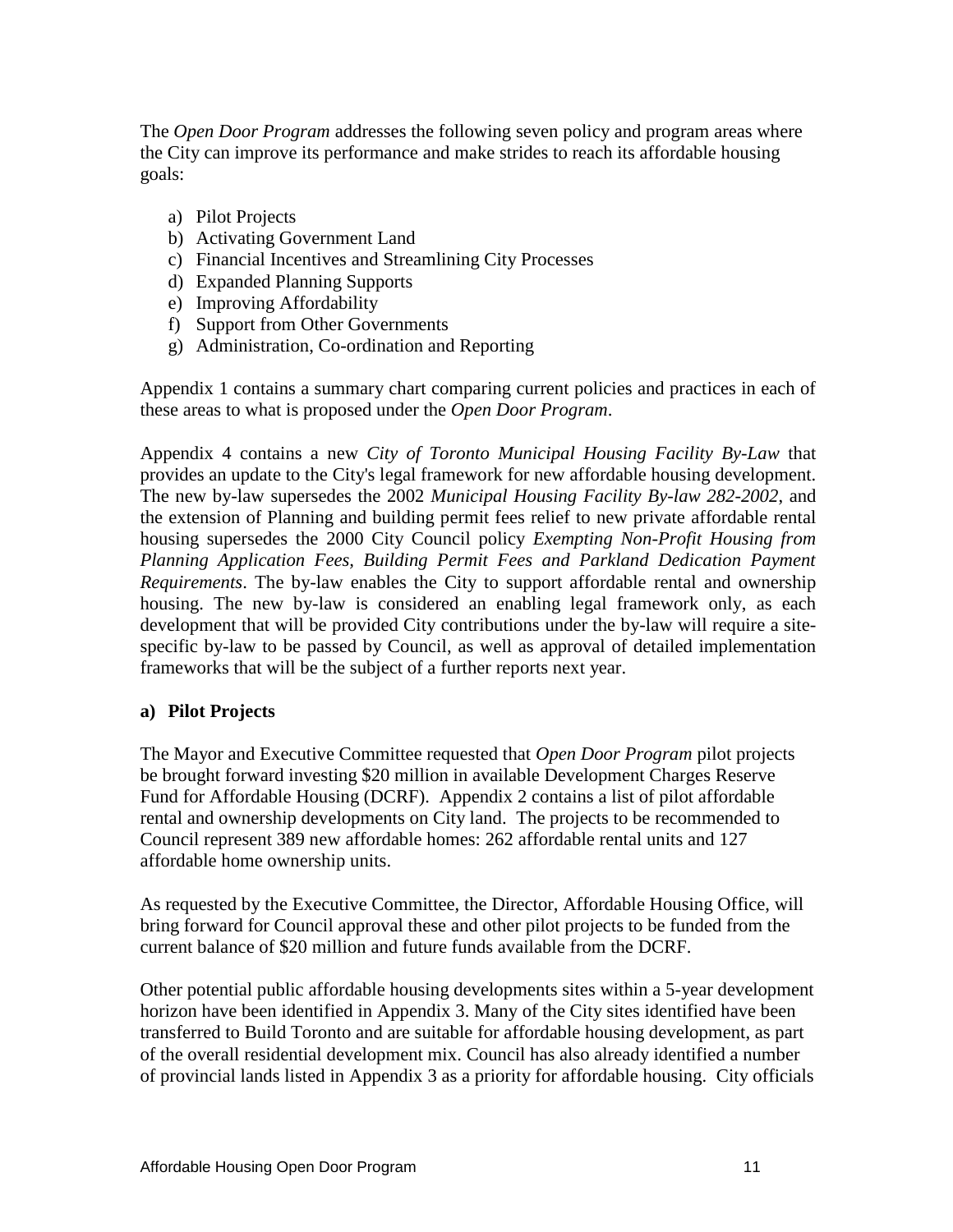are continuing to work with the province in an effort to deliver affordable housing on these sites.

#### **b) Activating Government Land**

Surplus public lands have a key role to play in affordable housing development. City Council recognized the importance of land for affordable housing in adopting the Housing First Policy in 1999. Much of the affordable rental housing developed in the intervening 15 years was on surplus City properties made available at no cost.

The emphasis on using surplus land for affordable housing continued when Build Toronto was established in 2008 and with the 2010 signing of an affordable housing Memorandum of Understanding (MOU) between Build Toronto and the City. However, Build Toronto and the City have fallen far short of the MOU's target of 1,250 affordable rental and ownership homes.

Over the past year the new Board and CEO of Build Toronto have enhanced their efforts and sites are now being brought forward for affordable housing, as evidenced from the list of sites in Appendices 2 and 3.

As the current MOU has reached the end of its five-year term, it is recommended that the Deputy City Manager, Cluster A, negotiate a new MOU, to strengthen and clarify Build Toronto's role in the delivery of land for affordable housing. This should include revising the current practice of selling lands at market value and then requiring subsidies to the developer to deliver affordable homes.

Providing land at no cost or through a below market lease is a powerful catalyst in making the business case for affordable rental and ownership housing. This report recommends the current City-wide real estate review, to be completed in 2016, make the creation of affordable housing a corporate priority for all City surplus lands suitable for residential development. The review should return the City to the policy of directly providing surplus land (or portions of the land designated for transfer to Build Toronto) to non-profit and private-sectors organizations through its Housing First Policy.

The real estate review should also revisit the City's Shareholders Mandate to Build Toronto to make it easier for Build Toronto to work with the charitable and not-for-profit sector through financial and land contributions, as well as investigate the feasibility of creating a non-profit land registry, similar to the Ontario registry, to provide non-profit organizations the ability to access a circulation list of surplus City properties before they are advertised on the open market.

During the past five years the Province of Ontario has provided surplus lands in the West Don Lands district for affordable housing. City Council has also identified additional surplus provincial lands as outlined in Appendix 3. This report recommends that the City advocate to persuade the provincial and federal governments to contribute suitable surplus residential land for affordable housing at an accelerated pace.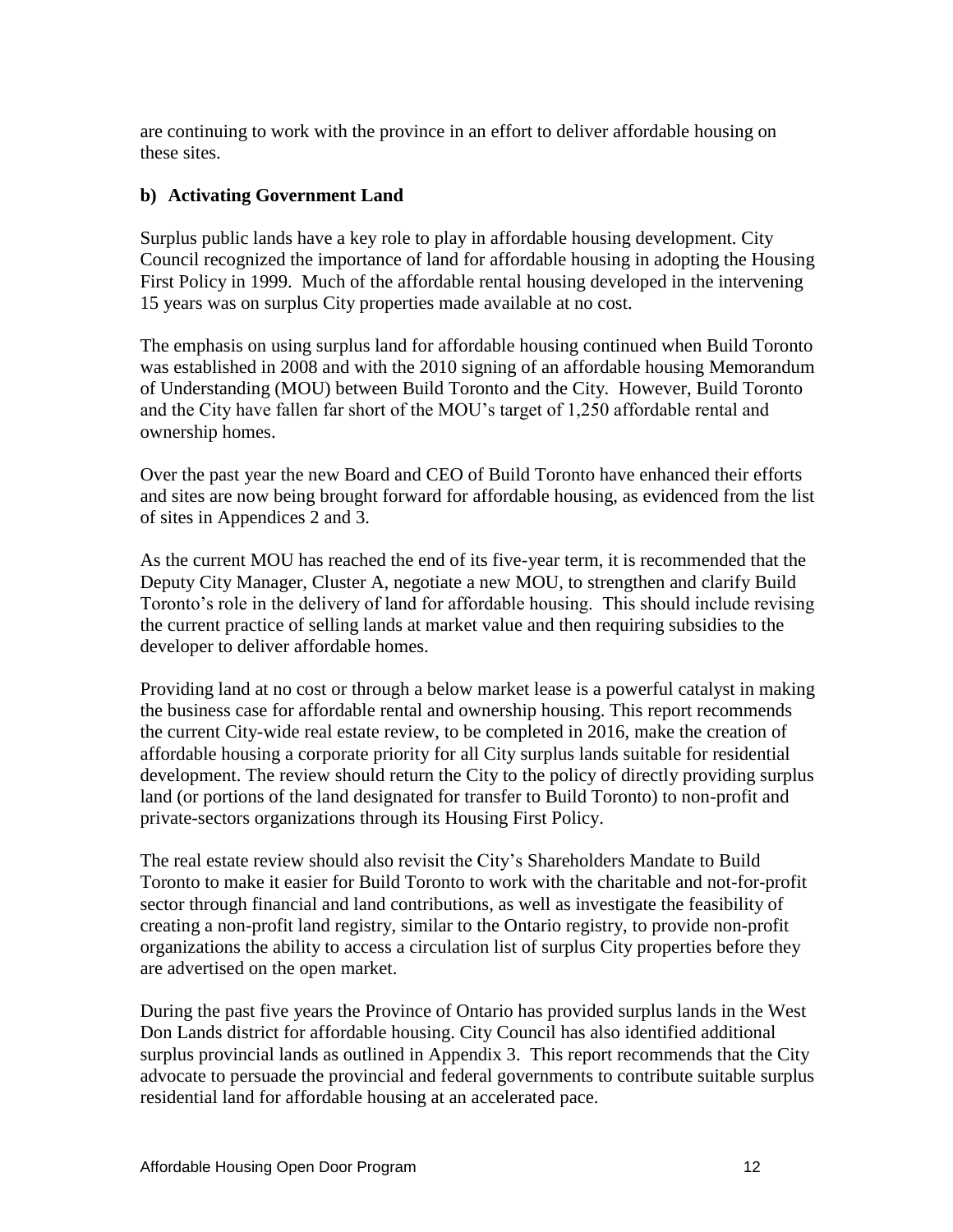In addition, the non-profit and private sectors own land that, with the assistance of government incentives and/or funding, is ready to be developed for affordable housing. These development sites often involve residential intensification or properties previously purchased at much lower land values, and as such, are well suited be planned and approved for affordable housing.

This report recommends that the Director, Affordable Housing Office, maintain an ongoing inventory of potential public, non-profit and private development projects which would be eligible for *Open Door Program* funding and incentives.

#### **c) Financial Incentives and Streamlining City Processes**

#### *Extending Affordable Rental Housing Exemptions*

The City's current incentives for new affordable housing developed by non-profit corporations include exemptions from a range of City fees and charges, including building permits, planning applications, parkland dedication and Toronto District School Board levies. While these incentives will continue to be available to non-profit groups this report recommends that private sector developers of affordable housing also be eligible for these benefits.

The extension of these incentives would continue to operate within the City's annual target of 1,000 affordable rental units, and assist in achieving those targets.

Members of the non-profit and private sector rental sector have expressed an urgent need for the City to create a straightforward formula or template of City contributions for the development of affordable rental housing. This would provide certainty on what affordable housing incentives are available.

In response to these industry concerns, it is recommended that the Director, Affordable Housing Office, report to the Affordable Housing Committee in the second quarter of 2016 on the implementation details of a streamlined incentive application and approval process.

# *Financial Incentive for New Affordable Home Ownership*

As noted in the Background section, the City created a Home Ownership Assistance Program (HOAP) to provide loans to non-profit affordable/assisted home ownership organizations to pay the City's development charges, building permit and planning fees to a maximum of \$25,000 per home. This funding is then converted into down payment assistance loans for eligible purchasers of the homes. The funding for this program is made available annually from the Development Charges Reserve Fund for Subsidized Housing (DCRF) and is capped at \$2 million a year.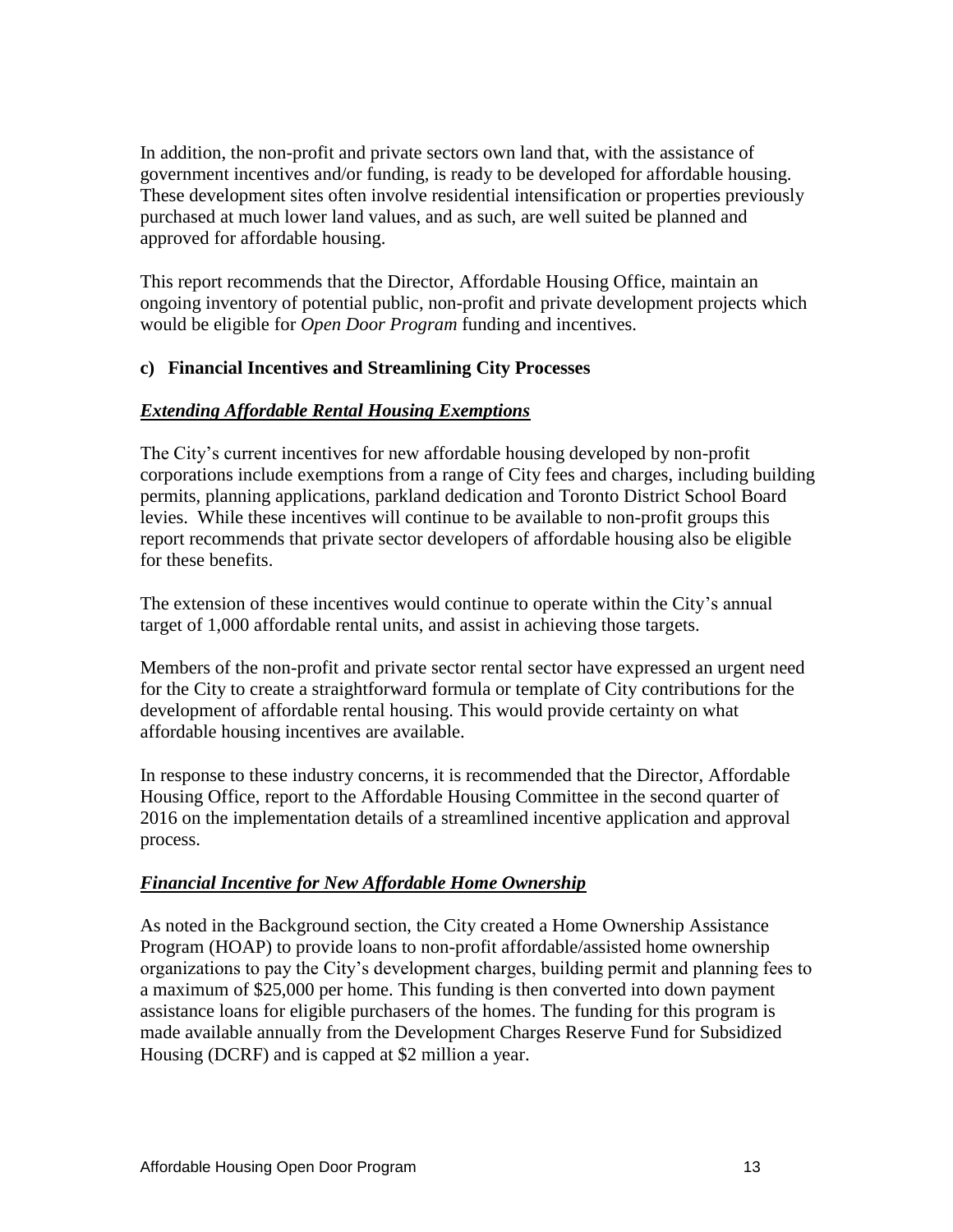This report recommends that the HOAP be re-evaluated and extended to private sector organizations building affordable homes on public lands. Administrative agreements with eligible organizations and mortgage agreements with the homeowners would continue to secure the value of the City contribution and provide for repayment with appreciation at the time of resale to the open market.

The report recommends that the Director, Affordable Housing Office, in consultation with Corporate Finance, the Chief Planner and Executive Director, City Planning, and the Chief Building Official report to the Affordable Housing Committee in the second quarter of 2016 on the scope, details and eligibility criteria for the updated HOAP initiative.

#### *Review of Purpose-Built Mid-Range Rental Housing*

Purpose-built rental housing is a key component of a healthy housing market, providing secure, affordable opportunities to a large portion of the low and moderate-income population. Unlike condominiums that are rented out to tenants, purpose-built rental homes provide greater security of tenure as owners do not have the ability to evict tenants should they want to occupy the unit for personal or family use.

The City protects existing rental housing from demolition or conversion to condominium through the Official Plan and City By-Laws where rents by unit size are at or below 150% of Average Market Rent. This protection includes securing the replacement of affordable and mid-range rental homes that are approved by the City for demolition. Section 37 has also been used to secure rents in new purpose-built rental buildings using the 150% AMR threshold.

In 2013, the Executive Committee requested staff to report on whether the City should defer payment of Development Charges for new purpose-built rental housing. The Executive Committee's May 2015 *Open Door* decision also directed staff to consider measures to support the creation of purpose-built mid-range rental housing.

Currently, the city is seeing a rise in the construction of new purpose-built market rental housing. In a few cases, projects planned as condominiums are now being developed as market rental. Despite this trend the market is producing little purpose-built mid-range rental housing or rental condominium housing with rents below 150% of the average.

Given the City's public policy interest in supporting new purpose-built rental housing with rents up to the mid-range, City staff are reviewing potential support initiatives. This report recommends commissioning a study on rental housing, including mid-range market rental housing, as part of the next development charges bylaw update. The update will begin in 2016 and development charges policies for mid-range rental housing can be brought forward for Council consideration as part of that process.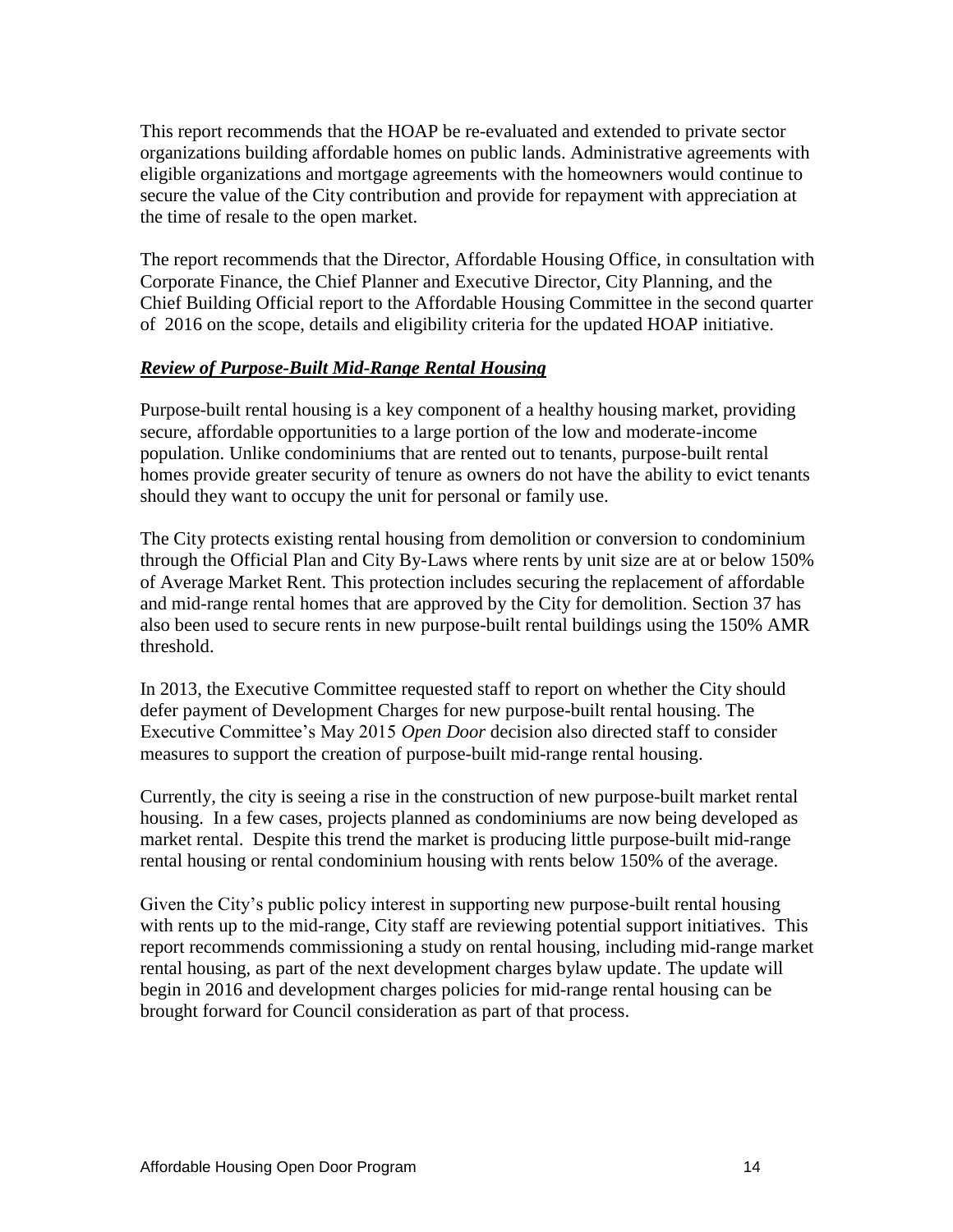#### **d) Expanded Planning Supports**

To promote and encourage new industrial commercial development, the City adopted a "Gold Star" process for planning applications. Key elements include pre-application meetings to review City requirements for approvals, and a one-window contact through local area Economic Development Division staff.

Under the *Open Door Program*, City Planning will extend the "Gold Star" program to planning applications for affordable housing. Working with the Director, Affordable Housing Office, the "Gold Star" initiative will include inter-divisional pre-application coordination for each application, and dedicated Planning staff contacts for each Community Council district. Overall the process will be designed to speed up the approval processes to enable affordable housing applicants to put shovels in the ground sooner.

In addition, City Planning will continue working with the development industry, in consultation with City Councillors and the local community, to secure and prioritize Section 37 contributions toward affordable housing. Affordable housing units secured through Section 37 are not eligible for a credit against development charge obligations.

City Planning will also continue to consider, and recommend where appropriate, reduced parking standards for affordable housing, such as when developments are located near subway stations.

The recommendations in this report propose that the Chief Planner and Executive Director, City Planning provide an annual update to the Affordable Housing Committee on the "Gold Star" program for affordable housing and Section 37 community benefits and other planning tools that have been implemented to support affordable housing

#### **e) Improving Affordability**

The City has an excellent track record administrating rent-geared-to-income housing within the social housing portfolio, and also on a more limited basis with private landlords. The City also has more recent experience in delivering a housing allowance program with funding from the federal/provincial *Investment in Affordable Housing Program*.

For affordable rental housing developments approved through the *Open Door Program*  and secured under Section 37 of the Planning Act, non-profit and private sector developers will be required, subject to funding availability, to participate in rent-gearedto-income and housing allowance programs.

The General Manager, Shelter, Support and Housing Administration, will work with the Director, Affordable Housing Office, to support the City's *Housing Stability Service Planning Framework* by setting a target of providing a minimum of 500 housing benefits to be provided within new affordable rental buildings developed under the *Open Door*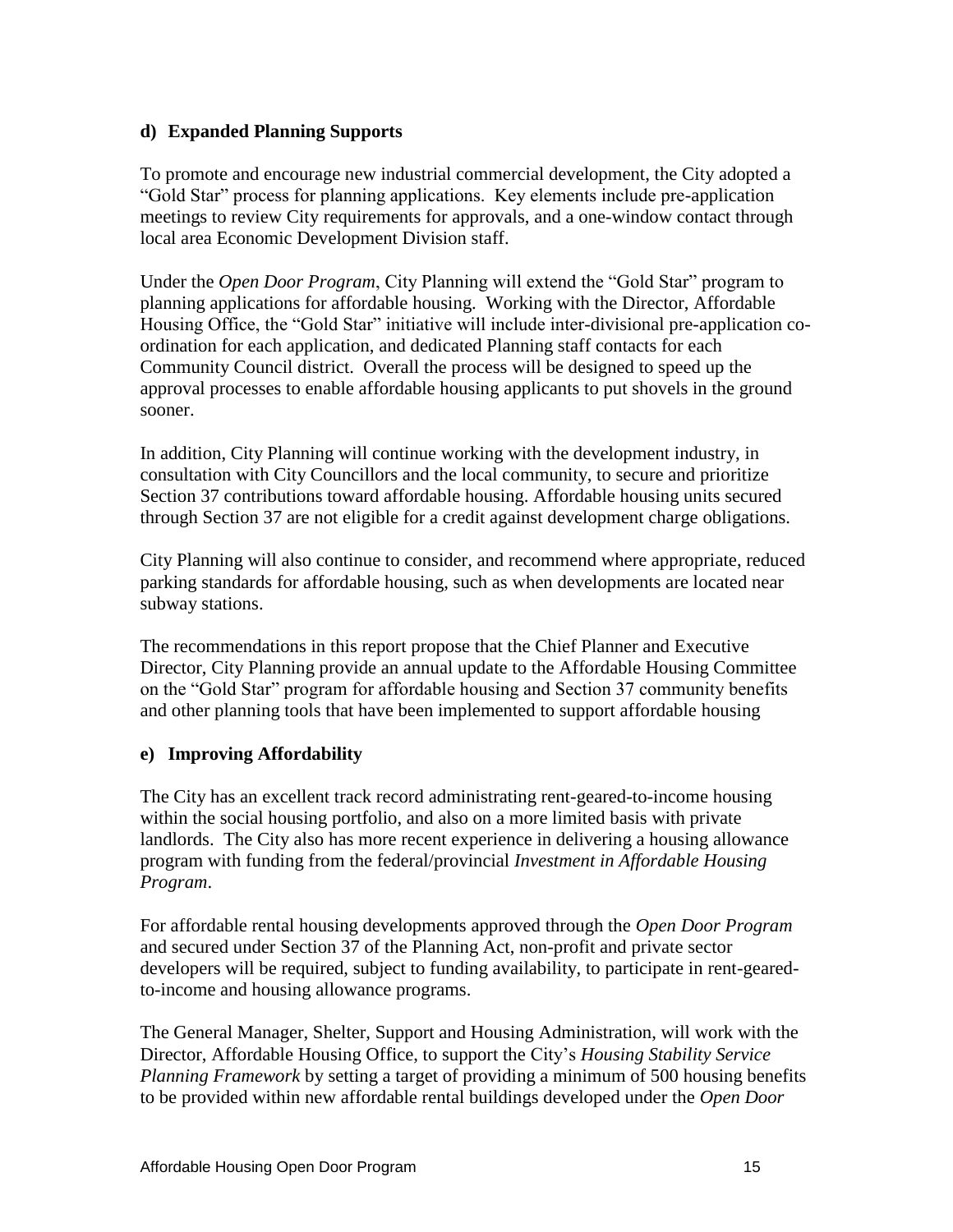*Program*, which would be accessed through the housing portal or programs serving the homeless.

Such housing benefits could include housing allowances to tenants or rent supplements to housing providers, and would depend on funding available through existing and new housing allowance programs. The *Open Door Program* may also provide a unique opportunity to explore the re-assignment of rent-geared to income support to new affordable rentals, as a result of potential new flexibility in provincial rules related to rentgeared-to-income funding and service level standards.

To advance this initiative further discussions will be undertaken with the Province of Ontario and the Mayor's Housing Task Force on TCH.

#### **f) Support from Other Governments**

The federal and provincial governments have significant roles to play in providing affordable housing in Toronto. The federal/provincial *Investment in Affordable Housing Program* continues to make a valuable contribution to creating new affordable housing and providing housing allowances for low-income households.

The *Open Door Program* provides an opportunity for the federal and provincial governments to make much needed additional contributions in affordable rental and ownership solutions.

This report recommends that Council urge the new federal government to introduce funding and tax measures in the 2016 budget to increase the supply of affordable housing. To help meet the housing needs of Torontonians, increased funding for the *Investment in Affordable Housing Program* is needed, including new funding for housing allowances.

City Council is also requested to urge the province to join the City in providing new funding and financial incentives for affordable housing through poverty reduction income support initiatives, regulatory reform, reduced taxes on affordable housing construction, and providing the City with new inclusionary zoning powers.

#### **g) Administration, Co-ordination and Reporting**

As in the first five years of the City's Housing Plan, staff will continue to track progress in meeting Council's affordable housing targets. This report recommends a corporate Interdivisional Committee be established to provide oversight, strategic direction, and accountability to the *Open Door Program*. Divisional representation will include Shelter, Support and Housing Administration, Corporate Finance, City Planning, Toronto Buildings, Real Estate Services, Build Toronto, Toronto Community Housing and the Toronto Parking Authority.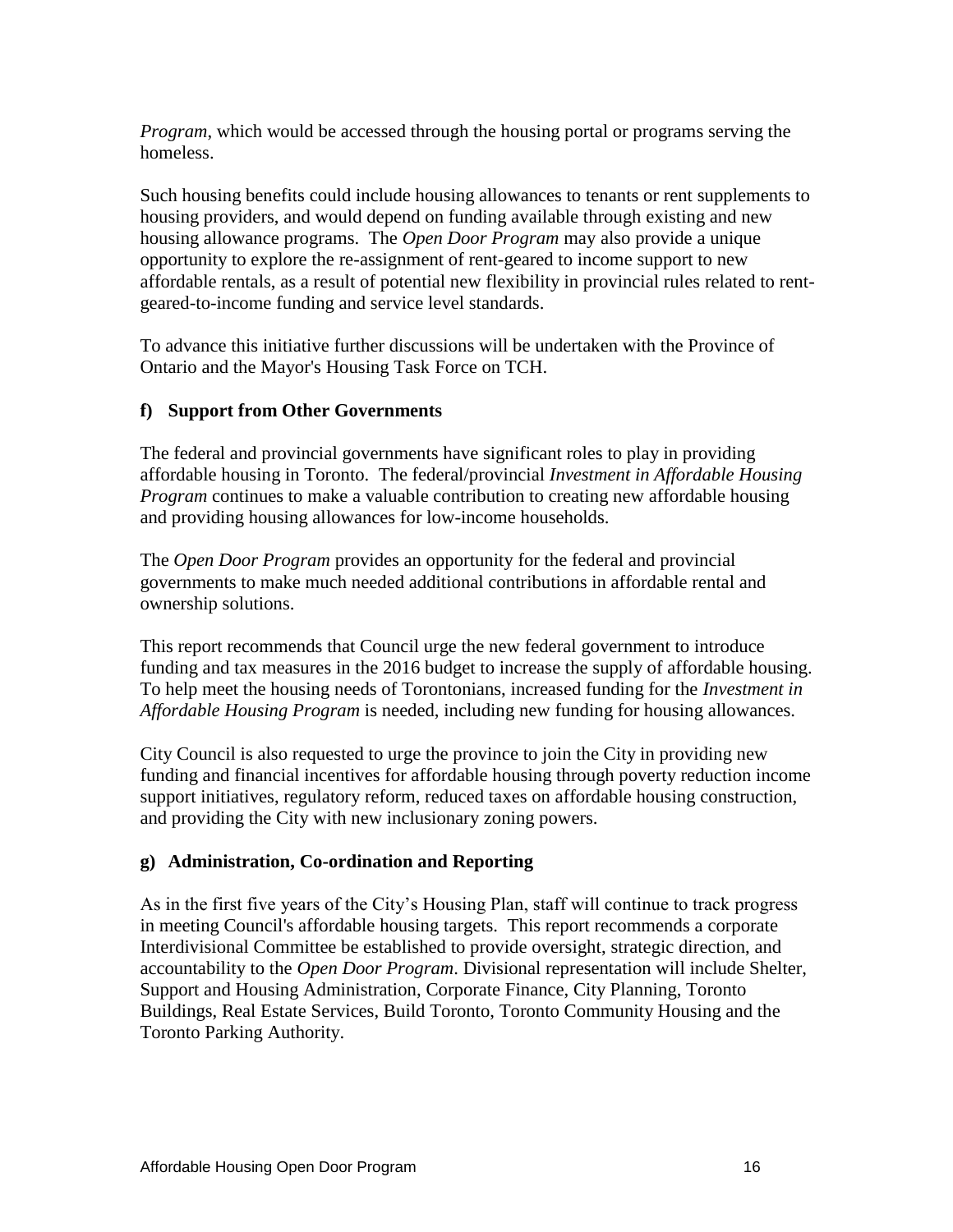The Director, Affordable Housing Office, in collaboration with the members of the Interdivisional Committee, will report annually on the program performance, financial implications, and make recommendations to improve outcomes.

# **CONCLUSION**

This report outlines a roadmap of 16 recommendations under the *Open Door Program*  aimed at improving the City's delivery of new affordable rental and ownership homes.

The adoption of the recommendations will provide a positive response to both non-profit and private sector organizations looking to work with the City in creating affordable housing. The measures to provide surplus public land, increase access to financial incentives, and provide support through the planning process, will improve the City's efforts in meeting established targets.

Staff will be report to the Affordable Housing Committee in the second quarter of 2016 on implementation details, including detailed financial and administrative implications. 2016 reports will include:

- Project-specific reports on the pilot affordable rental and ownership housing developments outlined in Appendix 2
- A summary of affordable housing programs and incentives with streamlined application processes
- An updated loan program for affordable home ownership, and
- The roll-out of the "Gold Star" planning review.

Final approval of the *Open Door Program* is subject to Council approving these further reports.

By leading by example, the *Open Door Program* will also provide opportunities for the federal and provincial governments to join the City in creating new affordable housing through making surplus land available, increasing funding, providing a more favourable tax climate, and enhancing income and rent support programs to assist lower-income households.

Progress on the *Open Door Program* will be tracked through an interdivisional staff committee and reports will be made annually to the Affordable Housing Committee.

# **CONTACT**

Erik Hunter Manager, Policy and Partnerships Affordable Housing Office Phone: 416-397-4251 Email: [ehunter@toronto.ca](mailto:ehunter@toronto.ca)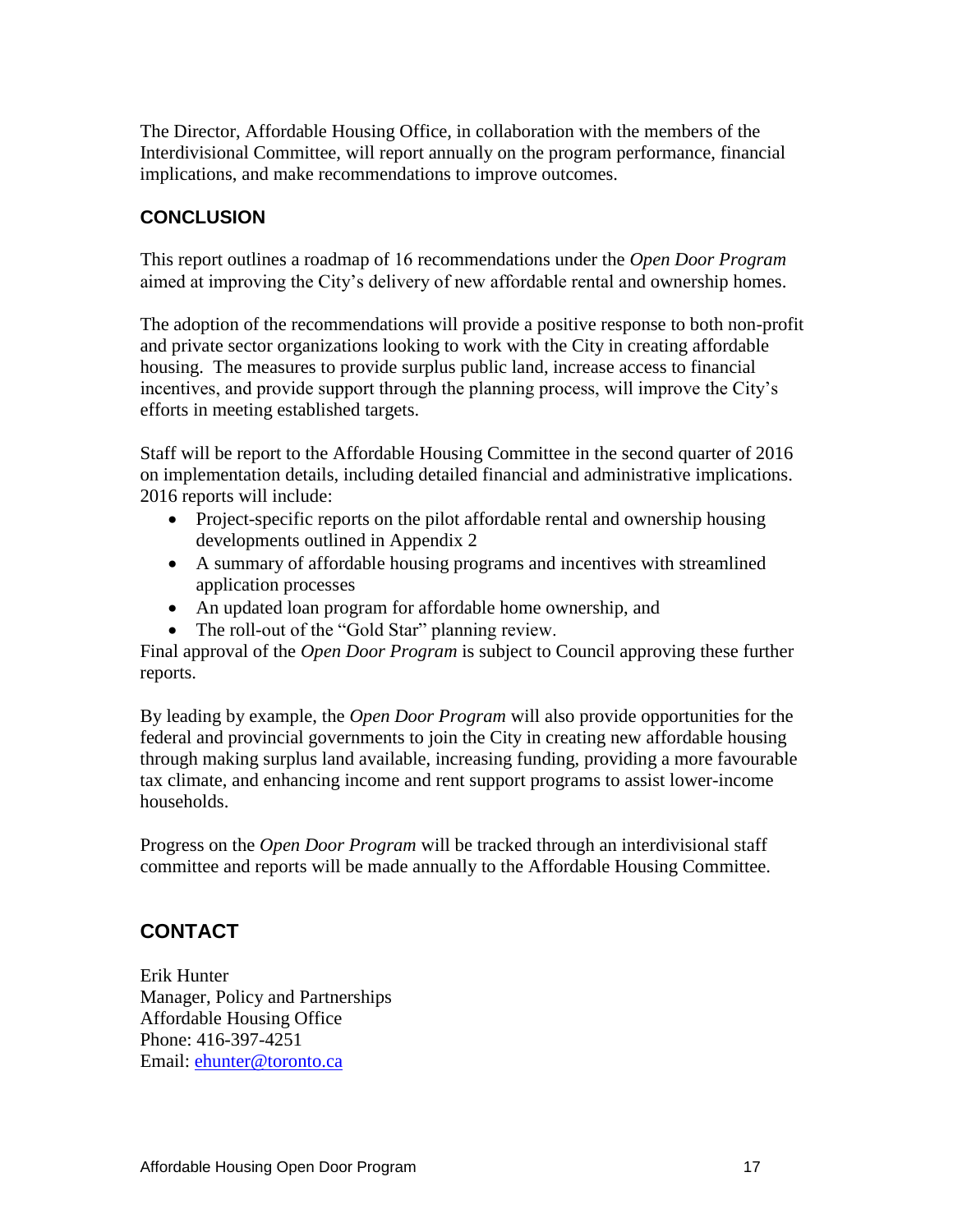# **SIGNATURE**

\_\_\_\_\_\_\_\_\_\_\_\_\_\_\_\_\_\_\_\_\_\_\_\_\_\_\_\_\_\_\_\_\_\_\_\_\_\_\_ Sean Gadon, Director, Affordable Housing Office

### **ATTACHMENTS**

- **Appendix 1:** Summary of Key *Open Door Program* Recommendations and Current Policies and Practices
- **Appendix 2**: Pilot Affordable Rental and Ownership Housing Developments
- **Appendix 3:** 5-Year Affordable Rental and Ownership Housing Development Forecast
- **Appendix 4**: City of Toronto Affordable Housing By-Law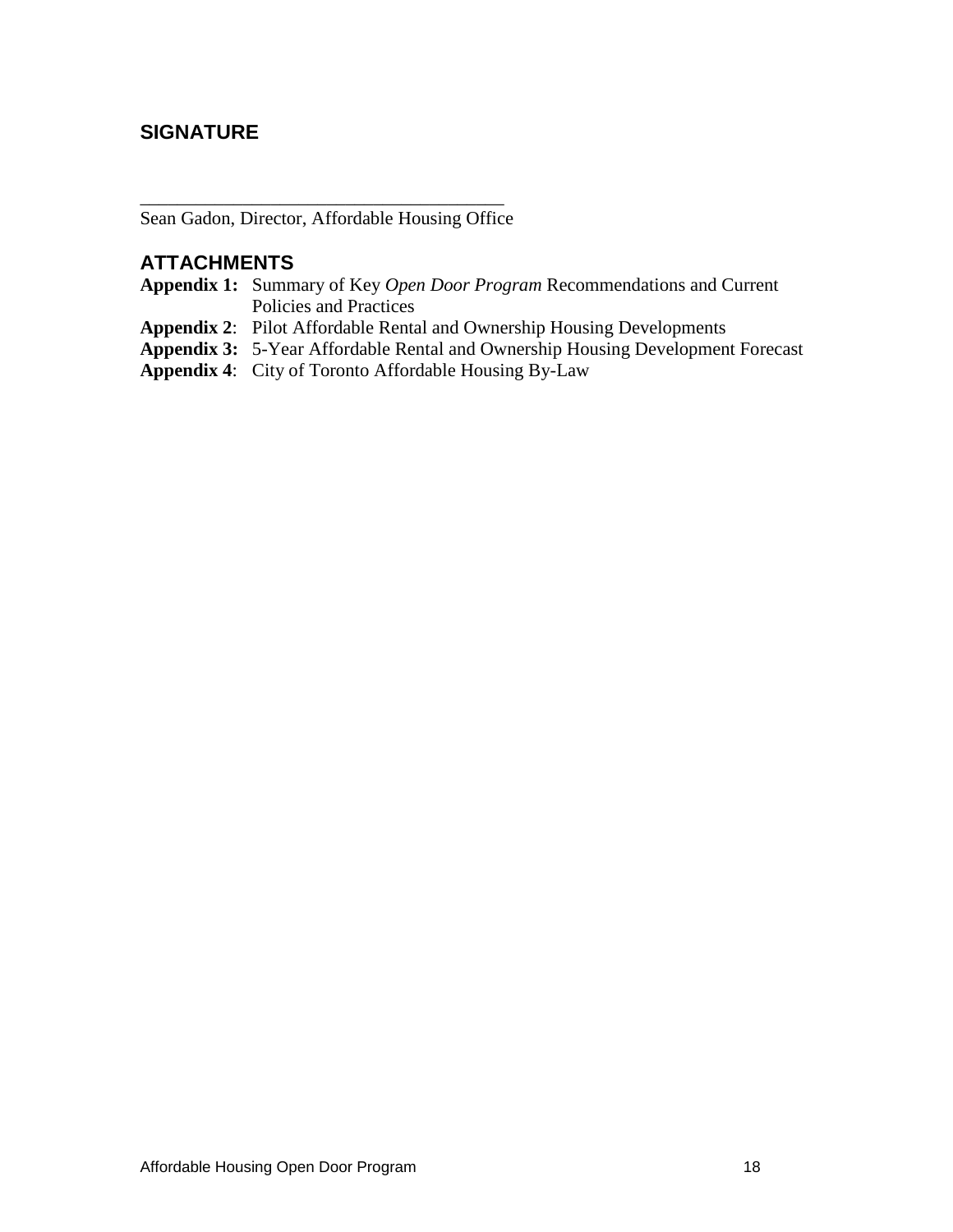#### **Appendix 1: Summary of Key** *Open Door Program* **Recommendations and Current Policies and Practices**

|                | <b>Current Policies and Practices</b>                                                                                                                                                                                                                                                                                                                                                                                                                                                                                                                                                                                                                |                                          | <b>Open Door Program</b>                                                                                                                                                                                                                                                                                                                                                                                                                                                                                                                                                                                                                                                                                                                        |  |  |
|----------------|------------------------------------------------------------------------------------------------------------------------------------------------------------------------------------------------------------------------------------------------------------------------------------------------------------------------------------------------------------------------------------------------------------------------------------------------------------------------------------------------------------------------------------------------------------------------------------------------------------------------------------------------------|------------------------------------------|-------------------------------------------------------------------------------------------------------------------------------------------------------------------------------------------------------------------------------------------------------------------------------------------------------------------------------------------------------------------------------------------------------------------------------------------------------------------------------------------------------------------------------------------------------------------------------------------------------------------------------------------------------------------------------------------------------------------------------------------------|--|--|
| a)             | <b>Pilot Projects</b>                                                                                                                                                                                                                                                                                                                                                                                                                                                                                                                                                                                                                                |                                          |                                                                                                                                                                                                                                                                                                                                                                                                                                                                                                                                                                                                                                                                                                                                                 |  |  |
| $\bullet$<br>٠ | Affordable housing developments<br>typically proceed following a proposal<br>call process for federal/ provincial<br>funding.<br>The City does not have an accessible<br>process whereby non-profit and private<br>developers of affordable housing can<br>access the City's incentives.                                                                                                                                                                                                                                                                                                                                                             | $\bullet$<br>$\bullet$                   | Five Open Door pilot projects outlined<br>in Appendix 2 are proposed on City<br>land, representing 389 new affordable<br>homes: 262 affordable rental units and<br>127 affordable home ownership units.<br>The Director, Affordable Housing<br>Office, will develop an ongoing<br>inventory of public, private and non-<br>profit housing sites for affordable<br>housing developments and report to<br>the Affordable Housing Committee for<br>specific project approvals.<br>A clear and streamlined application and<br>approvals process will be developed<br>and reported on in the second quarter<br>of 2016 to provide the City's affordable<br>housing incentives to non-profit and<br>private developers of affordable<br>housing.      |  |  |
| b)             | <b>Activating Government Land</b>                                                                                                                                                                                                                                                                                                                                                                                                                                                                                                                                                                                                                    |                                          |                                                                                                                                                                                                                                                                                                                                                                                                                                                                                                                                                                                                                                                                                                                                                 |  |  |
|                | Build Toronto is making progress on its<br>affordable housing mandate under the<br>Memorandum of Understanding (MOU)<br>with the City, including investing a<br>portion of proceeds from land sales into<br>affordable housing in new<br>developments.<br>Other City groups such as the Toronto<br>Parking Authority have on occasion<br>dedicated land to affordable housing or<br>incorporated affordable housing in<br>redevelopment initiatives on an ad-hoc<br>basis.<br>The provincial government provided<br>land and funding for the development<br>of two non-profit affordable rental<br>buildings in the West Donlands Pan-Am<br>Village. | ٠<br>$\bullet$<br>$\bullet$<br>$\bullet$ | Establish a City-wide corporate priority<br>for affordable housing and emphasis on<br>utilizing land to support affordable<br>housing development.<br>Make affordable housing a corporate<br>priority for all residential surplus City<br>lands as part of the 2016 City-wide real<br>estate review.<br>The Director, Affordable Housing<br>Office, will work with the Open Door<br>steering committee to maximize the<br>opportunities to apply the City's<br>Housing First Policy.<br>Update the City/Build Toronto<br>Affordable Housing MOU to strengthen<br>Build Toronto's role in making land<br>and/or funding available for affordable<br>housing as a part of the land sale or<br>lease process.<br>Staff to report to the Affordable |  |  |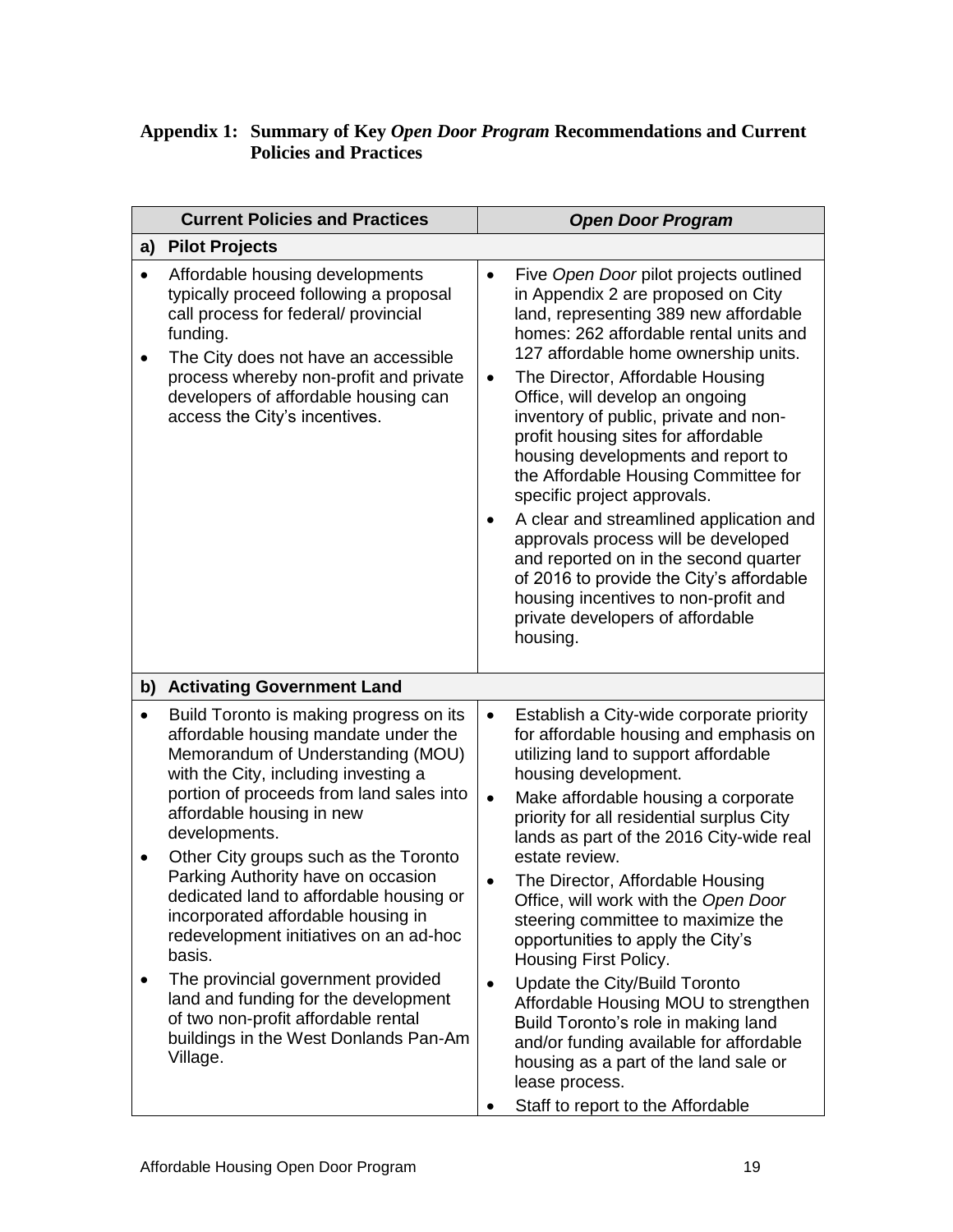| <b>Current Policies and Practices</b> |                                                                                                                  |           | <b>Open Door Program</b>                                                                                                                                                                                                            |  |  |
|---------------------------------------|------------------------------------------------------------------------------------------------------------------|-----------|-------------------------------------------------------------------------------------------------------------------------------------------------------------------------------------------------------------------------------------|--|--|
|                                       |                                                                                                                  |           | Housing Committee in the second<br>quarter of 2016 on creating a registry<br>for non-profit organizations to access a<br>circulation list of surplus City properties<br>before they are offered to the open<br>market.              |  |  |
|                                       |                                                                                                                  | ٠         | Recommend the federal and provincial<br>governments utilize their land<br>resources to support affordable housing<br>development.                                                                                                   |  |  |
|                                       |                                                                                                                  |           | Five pilot sites and 17 other potential<br>affordable housing sites on City and<br>provincial lands are listed in<br>Appendices 2 and 3 to the report.                                                                              |  |  |
|                                       | c) Financial Incentives and Streamlining City Processes                                                          |           |                                                                                                                                                                                                                                     |  |  |
|                                       | <b>Extending Affordable Rental Housing Exemptions</b>                                                            |           |                                                                                                                                                                                                                                     |  |  |
| waivers.                              | Only non-profit groups are eligible for<br>building and planning permit fee                                      | $\bullet$ | Level the playing field by extending<br>building and planning permit fee<br>waivers to private sector groups.                                                                                                                       |  |  |
|                                       | City incentives are provided through a<br>staff report and Council's approval<br>(incentives include waivers of  | $\bullet$ | Create a straightforward and<br>streamlined application process for<br>access to the City's incentives.                                                                                                                             |  |  |
| taxes).                               | Development Charges, building and<br>planning permit fees and municipal                                          |           | Staff to report with implementation<br>details to the Affordable Housing<br>Committee in the second quarter of<br>2016.                                                                                                             |  |  |
|                                       | Financial Incentive for New Affordable Home Ownership                                                            |           |                                                                                                                                                                                                                                     |  |  |
|                                       | Limited funding is provided to non-profit<br>affordable ownership developers<br>through federal/ provincial down |           | Update HOAP for non-profit<br>corporations or developers building on<br>public lands.                                                                                                                                               |  |  |
|                                       | payment assistance loans and the<br>City's Home Ownership Assistance<br>Program (HOAP).                          |           | Staff to report with implementation<br>details to the Affordable Housing<br>Committee in the second quarter of                                                                                                                      |  |  |
|                                       | Program funds are delivered through<br>an administratively burdensome<br>proposal call process.                  |           | 2016.                                                                                                                                                                                                                               |  |  |
|                                       | <b>Financial Incentives for Mid-range Market Rental Housing</b>                                                  |           |                                                                                                                                                                                                                                     |  |  |
|                                       | New multi-residential property tax class<br>provides property tax rates equivalent<br>to the residential rate.   | $\bullet$ | Undertake a market study on rental<br>housing, including mid-range market<br>rental housing, to inform potential<br>incentives that may be needed. Report<br>in 2016 on the results of the market<br>study and any recommendations. |  |  |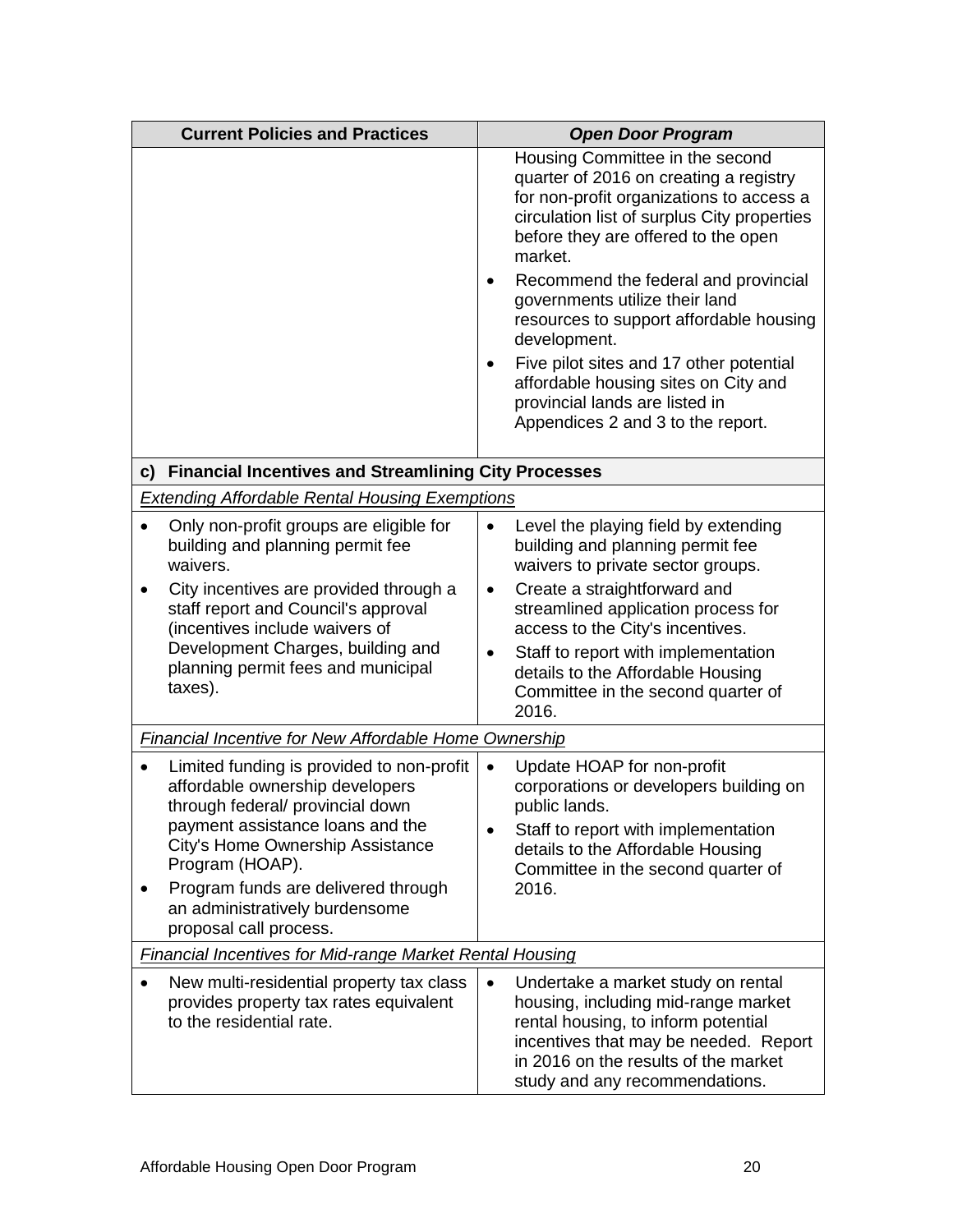| <b>Current Policies and Practices</b>    |                                                                                                                                                                                                                                                                                                                                                     | <b>Open Door Program</b>                                                                                                                                                                                                                                                                                                                                                                                                                                                                                                                                                                                                                                                         |  |  |
|------------------------------------------|-----------------------------------------------------------------------------------------------------------------------------------------------------------------------------------------------------------------------------------------------------------------------------------------------------------------------------------------------------|----------------------------------------------------------------------------------------------------------------------------------------------------------------------------------------------------------------------------------------------------------------------------------------------------------------------------------------------------------------------------------------------------------------------------------------------------------------------------------------------------------------------------------------------------------------------------------------------------------------------------------------------------------------------------------|--|--|
| d)                                       | <b>Expanded Planning Supports</b>                                                                                                                                                                                                                                                                                                                   |                                                                                                                                                                                                                                                                                                                                                                                                                                                                                                                                                                                                                                                                                  |  |  |
| $\bullet$<br>$\bullet$<br>٠<br>$\bullet$ | Affordable housing is a key City priority<br>of the Official Plan.<br>Section 37 is consistently used on<br>large sites and in the waterfront, and is<br>sometimes used on a voluntary basis to<br>secure affordable housing.<br>Large sites require affordable housing.<br>Parking requirement reductions are<br>assessed on a site-by-site basis. | A new "Gold Star" planning approval<br>$\bullet$<br>process.<br>Emphasis on use of Planning tools<br>$\bullet$<br>such as Section 37 for affordable<br>housing.<br>Encourage best practices for the<br>$\bullet$<br>reduction of parking requirements for<br>new affordable housing.                                                                                                                                                                                                                                                                                                                                                                                             |  |  |
| e)                                       | <b>Improving Affordability</b>                                                                                                                                                                                                                                                                                                                      |                                                                                                                                                                                                                                                                                                                                                                                                                                                                                                                                                                                                                                                                                  |  |  |
| $\bullet$<br>help.                       | New affordable housing often remains<br>out of reach for lower-income<br>households who need extra monthly                                                                                                                                                                                                                                          | Improve affordability in new affordable<br>$\bullet$<br>housing by expanding housing<br>allowances and other income support,<br>including a target of a minimum of 500<br>housing benefits to be provided within<br>buildings developed under the Open<br>Door Program.                                                                                                                                                                                                                                                                                                                                                                                                          |  |  |
| f                                        | <b>Support from Other Governments</b>                                                                                                                                                                                                                                                                                                               |                                                                                                                                                                                                                                                                                                                                                                                                                                                                                                                                                                                                                                                                                  |  |  |
| $\bullet$                                | The federal/provincial Investment in<br>Affordable Housing Program makes<br>valuable contributions to creating new<br>affordable housing and providing<br>housing allowances for low-income<br>households.                                                                                                                                          | The Open Door Program provides an<br>$\bullet$<br>opportunity for the federal and<br>provincial governments to make much<br>needed additional contributions in<br>affordable rental and ownership<br>solutions.<br>Council should urge the new federal<br>$\bullet$<br>government to introduce funding and<br>tax measures in the 2016 budget to<br>increase the supply of affordable<br>housing.<br>Council should urge the province to<br>$\bullet$<br>provide new funding through poverty<br>reduction income support initiatives,<br>regulatory reform, reduced taxes on<br>affordable housing construction, and<br>provide the City with new inclusionary<br>zoning powers. |  |  |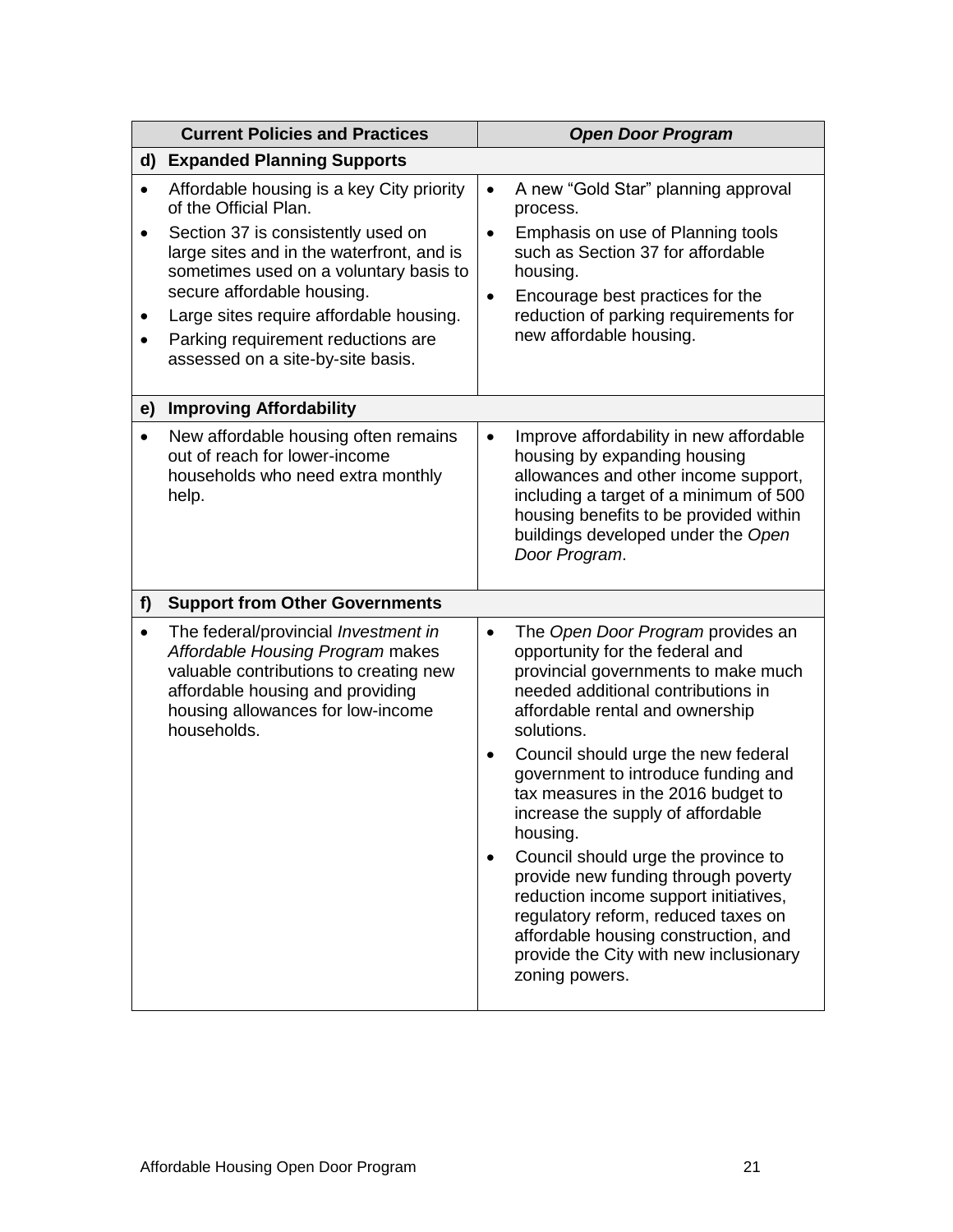| <b>Administration, Co-ordination and Reporting</b><br>$\mathbf{g}$                                                                                                                    |                                                                                                                                                                                                                                                                                                                                                                                                                                          |
|---------------------------------------------------------------------------------------------------------------------------------------------------------------------------------------|------------------------------------------------------------------------------------------------------------------------------------------------------------------------------------------------------------------------------------------------------------------------------------------------------------------------------------------------------------------------------------------------------------------------------------------|
| Responsibility for development of new<br>affordable housing is fragmented<br>among Build Toronto, Toronto<br>Community Housing, the Affordable<br>Housing Office, City Planning, etc. | Establish a new corporate-wide Open<br>$\bullet$<br>Door Program Steering Committee with<br>divisional representation, including<br>Corporate Finance, City Planning,<br>Toronto Building, Build Toronto,<br><b>Toronto Community Housing,</b><br>Waterfront Toronto and the Toronto<br>Parking Authority to provide oversight,<br>strategic direction and facilitate<br>implementation and report annually on<br>the Open Door Program. |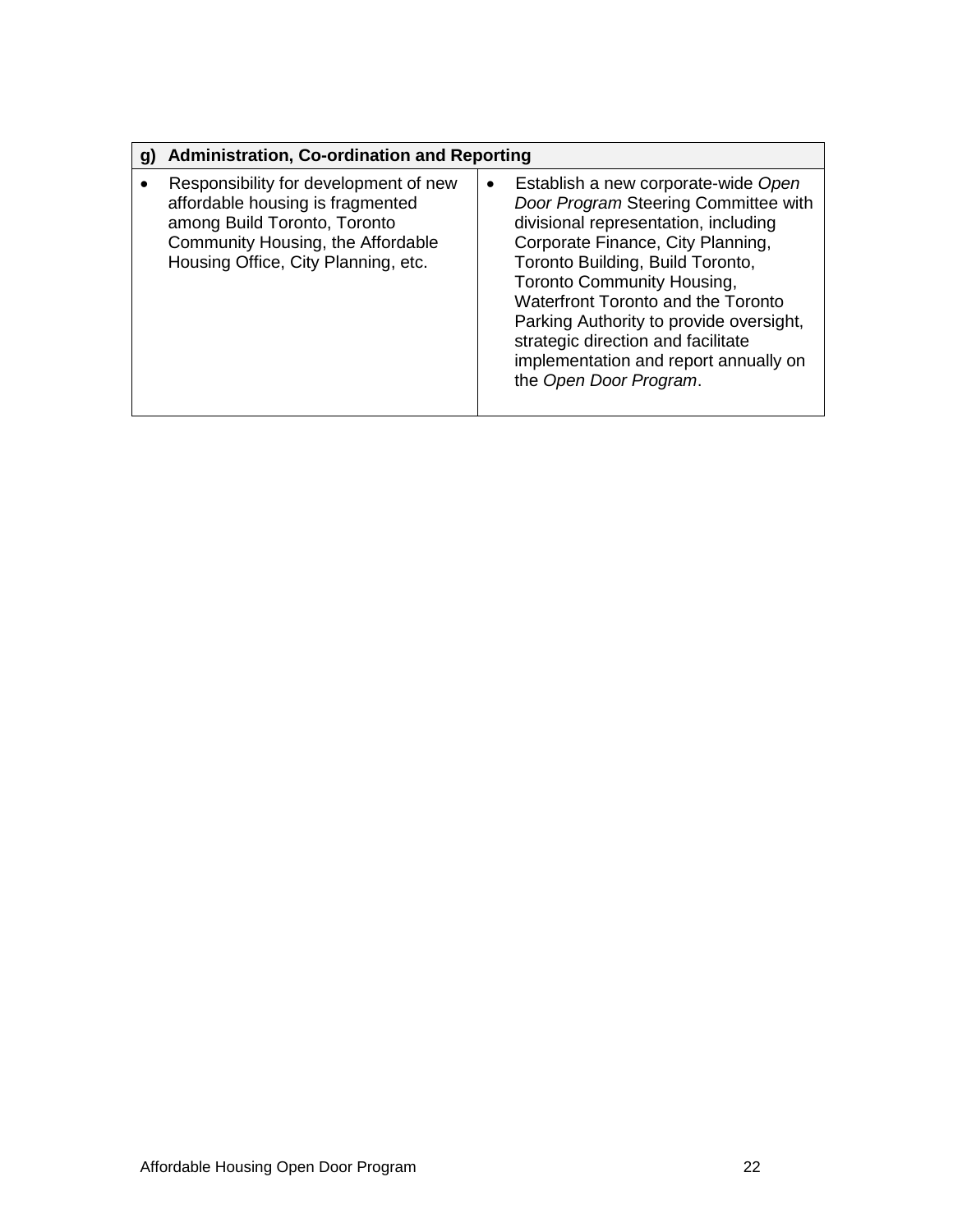|                | <b>Current</b><br><b>Property</b><br>Ownership | <b>Address/Location</b>                                       | <b>Number of Affordable</b><br><b>Homes</b>                         | <b>Ward</b>                  |
|----------------|------------------------------------------------|---------------------------------------------------------------|---------------------------------------------------------------------|------------------------------|
| 1.             | City of Toronto                                | 200 Madison Avenue                                            | 82 affordable rental<br>homes                                       | $22 - St.$ Paul's            |
| 2.             | <b>Build Toronto</b>                           | <b>Tippett Road</b>                                           | 100 affordable rental<br>homes<br>100 affordable<br>ownership homes | $10 - \text{York}$<br>Centre |
| 3.             | <b>Build Toronto</b>                           | 505 Richmond Street<br>West                                   | 15 affordable ownership<br>homes                                    | $20 - Trinity$<br>Spadina    |
| $\mathbf{4}$ . | Toronto<br>Community<br>Housing                | Block 36 North<br>Railway lands                               | 80 affordable rental<br>homes                                       | $20 -$ Trinity<br>Spadina    |
| 5.             | <b>Toronto Parking</b><br>Authority            | 150 Harrison Ave.                                             | 12 affordable ownership<br>homes                                    | $19 -$ Trinity<br>Spadina    |
| Totals         |                                                | 262 affordable rental homes<br>127 affordable ownership homes |                                                                     |                              |
| Grand Total    |                                                | 389 affordable homes                                          |                                                                     |                              |

# **Appendix 2: Pilot Affordable Rental and Ownership Housing Developments**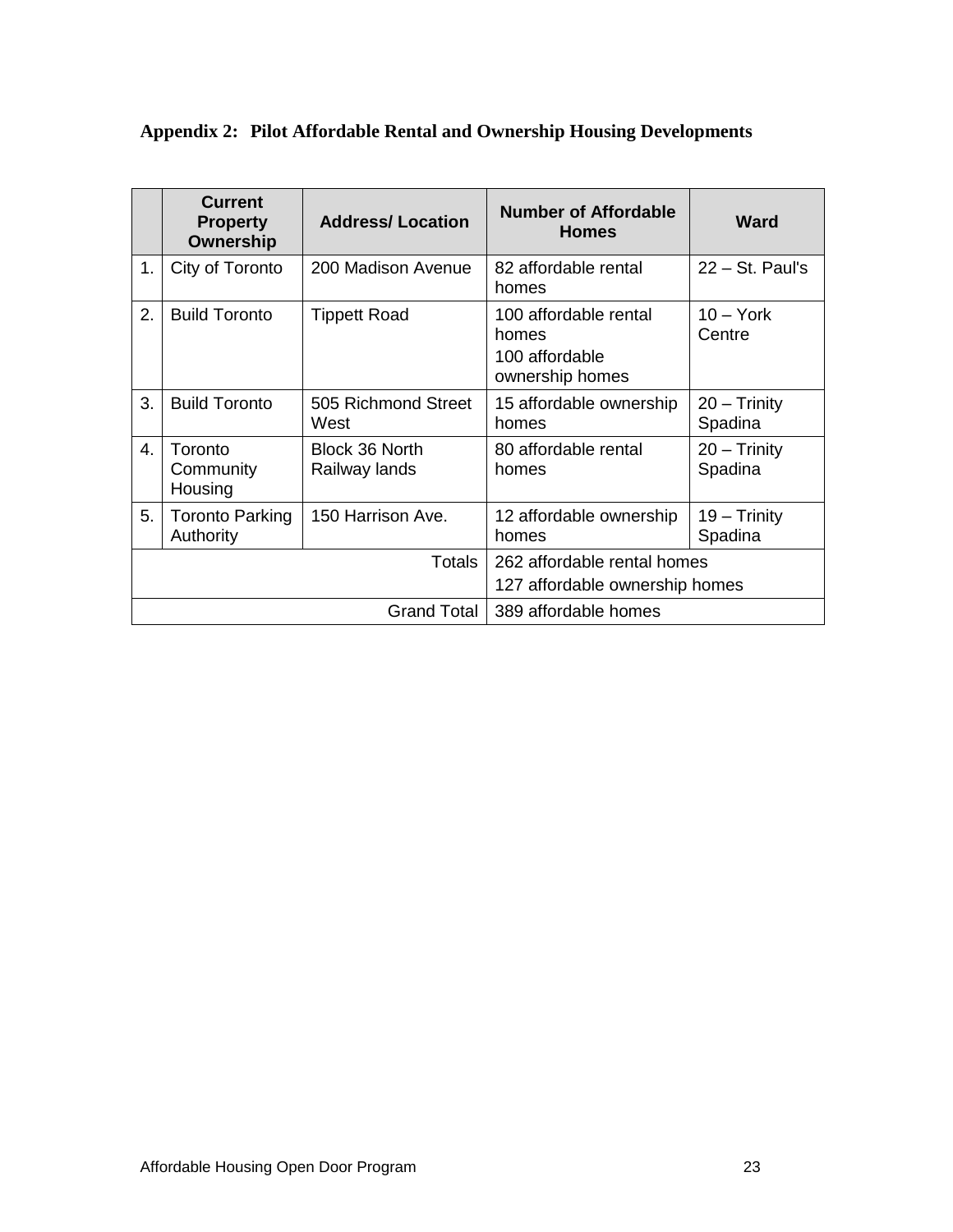# **Appendix 3: 5-Year Affordable Rental and Ownership Housing Development Forecast**

# **City of Toronto Properties**

|                  | <b>Current</b><br><b>Property</b><br>Ownership | <b>Address / Location</b>                                             | <b>Estimated</b><br><b>Number of</b><br><b>Affordable</b><br><b>Homes</b> | <b>Ward</b>                      |
|------------------|------------------------------------------------|-----------------------------------------------------------------------|---------------------------------------------------------------------------|----------------------------------|
| 1.               | <b>Build Toronto</b>                           | 2 Bicknell Avenue                                                     | 32<br>affordable<br>ownership                                             | 12 - York South-<br>Weston       |
| 2.               | <b>Build Toronto</b>                           | 5131 Sheppard Avenue<br>East                                          | 100<br>affordable<br>rental and<br>ownership                              | 42 - Scarborough-<br>Rouge River |
| 3.               | <b>Build Toronto</b>                           | 1035 Sheppard Avenue<br><b>West (Downsview Station)</b>               | 50<br>affordable<br>rental and<br>ownership                               | 10 - York Centre                 |
| $\overline{4}$ . | <b>Build Toronto</b>                           | 411 Victoria Park Avenue                                              | 30<br>affordable<br>ownership                                             | 36 - Scarborough<br>Southwest    |
| 5.               | <b>Build Toronto</b>                           | 50 Wilson Heights<br><b>Boulevard</b>                                 | <b>TBD</b>                                                                | 10 - York Centre                 |
| 6.               | <b>Build Toronto</b>                           | Eglinton Avenue East/Don<br><b>Mills Road</b>                         | <b>TBD</b>                                                                | 26 - Don Valley West             |
| 7.               | <b>Build Toronto</b>                           | 253 Markham Road and<br>12 Dunelm Street                              | 100<br>affordable<br>rental and<br>ownership                              | 36 - Scarborough<br>Southwest    |
| 8.               | <b>Build Toronto</b>                           | Kingston Road and Dale<br>Avenue                                      | 10<br>affordable<br>ownership                                             | 36 - Scarborough<br>Southwest    |
| 9.               | <b>Build Toronto</b>                           | <b>Bloor Street West and</b><br><b>Islington Avenue</b><br>(Westwood) | 60<br>affordable<br>rental and<br>ownership                               | 5 - Etobicoke-<br>Lakeshore      |
| 10.              | <b>Build Toronto</b>                           | 640 Lansdowne Avenue                                                  | <b>TBD</b>                                                                | 18 - Davenport                   |
| 11.              | <b>Build Toronto</b>                           | 383-425 Old Weston Road                                               | 32<br>affordable<br>ownership                                             | 17 - Davenport                   |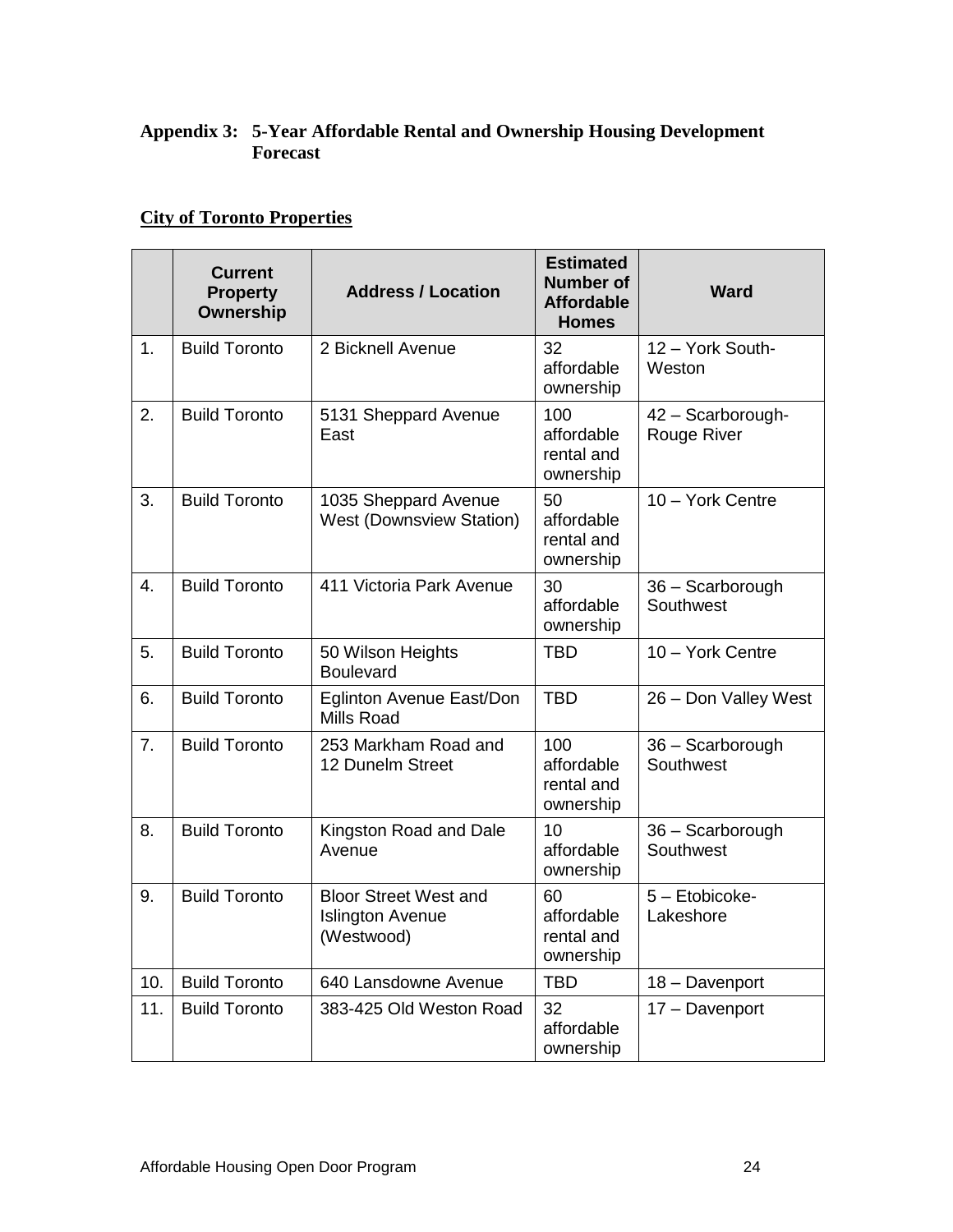|     | <b>Current</b><br><b>Property</b><br>Ownership | <b>Address / Location</b> | <b>Estimated</b><br><b>Number of</b><br><b>Affordable</b><br><b>Homes</b> | Ward                             |
|-----|------------------------------------------------|---------------------------|---------------------------------------------------------------------------|----------------------------------|
| 12. | Toronto<br>Parking<br>Authority                | <b>Sherbourne Street</b>  | TBD                                                                       | 28 - Toronto Centre-<br>Rosedale |
| 13. | City of Toronto<br>/ Waterfront<br>Toronto     | East Bayfront             | 777                                                                       | 28 - Toronto Centre-<br>Rosedale |

# **Province of Ontario Properties**

|              | <b>Current</b><br><b>Property</b><br><b>Ownership</b> | <b>Address / Location</b>                                                                      | <b>Estimated</b><br><b>Number of</b><br><b>Affordable</b><br><b>Homes</b> | Ward                               |
|--------------|-------------------------------------------------------|------------------------------------------------------------------------------------------------|---------------------------------------------------------------------------|------------------------------------|
| $1_{-}$      | Province of<br>Ontario                                | 26 Grenville / 27 Grosvenor<br><b>Streets</b>                                                  | 100<br>affordable<br>rental                                               | $27 - Toronto$<br>Centre-Rosedale  |
| 2.           | Province of<br>Ontario                                | <b>West Donlands</b>                                                                           | 200-400<br>affordable<br>rental                                           | 28-Toronto<br>Centre-Rosedale      |
| 3.           | Province of<br>Ontario                                | 11 Brock Avenue                                                                                | <b>TBD</b>                                                                | 14 - Parkdale-<br><b>High Park</b> |
| $\mathbf{4}$ | Province of<br>Ontario                                | Jarvis/ George Streets former<br><b>Provincial Courts and Youth</b><br><b>Detention Centre</b> | <b>TBD</b>                                                                | $28 - Toronto$<br>Centre-Rosedale  |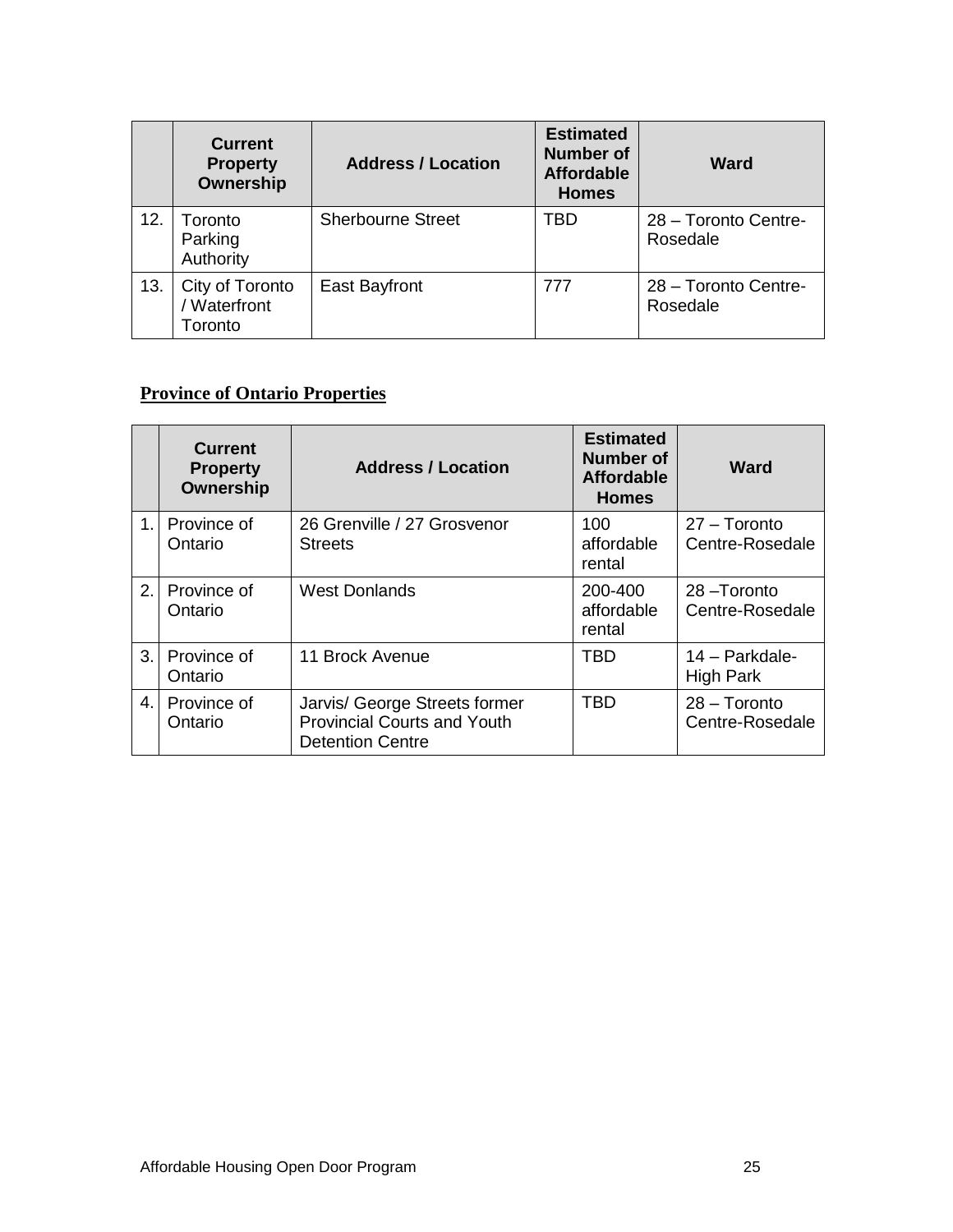#### **Appendix 4: City of Toronto Municipal Housing Facility By-law**

Authority: Executive Committee Item No. EX. xxx, as adopted by City of Toronto Council on xxx, 2015. Enacted by Council: xxxx, 2015

#### **CITY OF TORONTO**

#### **BY-LAW No.**

#### **By-law to repeal By-law 282-2002 and enact a revised Municipal Housing Facility By-law**

WHEREAS the City passed By-law No. 282-2002 being a municipal housing facility bylaw, pursuant to the provisions of section 110 of the *Municipal Act* and Ontario Regulation 46/94, to set out the definitions of and policies regarding the public eligibility for new affordable rental housing.

WHEREAS Report 4, Clause 5 of the Planning and Transportation Committee contemplated a review of the by-law and a report with respect to required modifications within two years of the passing of the by-law.

AND WHEREAS section 252 of the *City of Toronto Act, 2006* now allows the City to enter into agreements for the provision of municipal capital facilities;

AND WHEREAS Ontario Regulation 598/06 sets out the classes of municipal capital facilities for which the City of Toronto may enter into such agreements, one of which is municipal housing project facilities;

AND WHEREAS the City wishes to amend by-law 2002-284 by repealing it and replacing it with a new and updated municipal housing facility by-law; and

AND WHEREAS the City continues to be the delivery agent under the *Ontario Works Act, 1997, S.O. 1997, c. Sch. A*, authorized to operate and manage housing under the *Housing Services Act, 2011*, S. O. 20111 c.6; and

AND WHEREAS this by-law contains the elements of a municipal housing facility bylaw required by Ontario Regulation No. 598/06.

The Council of the City of Toronto HEREBY ENACTS as follows:

- 1. City of Toronto by-law 282-2002 is hereby repealed.
- 2. In this by-law: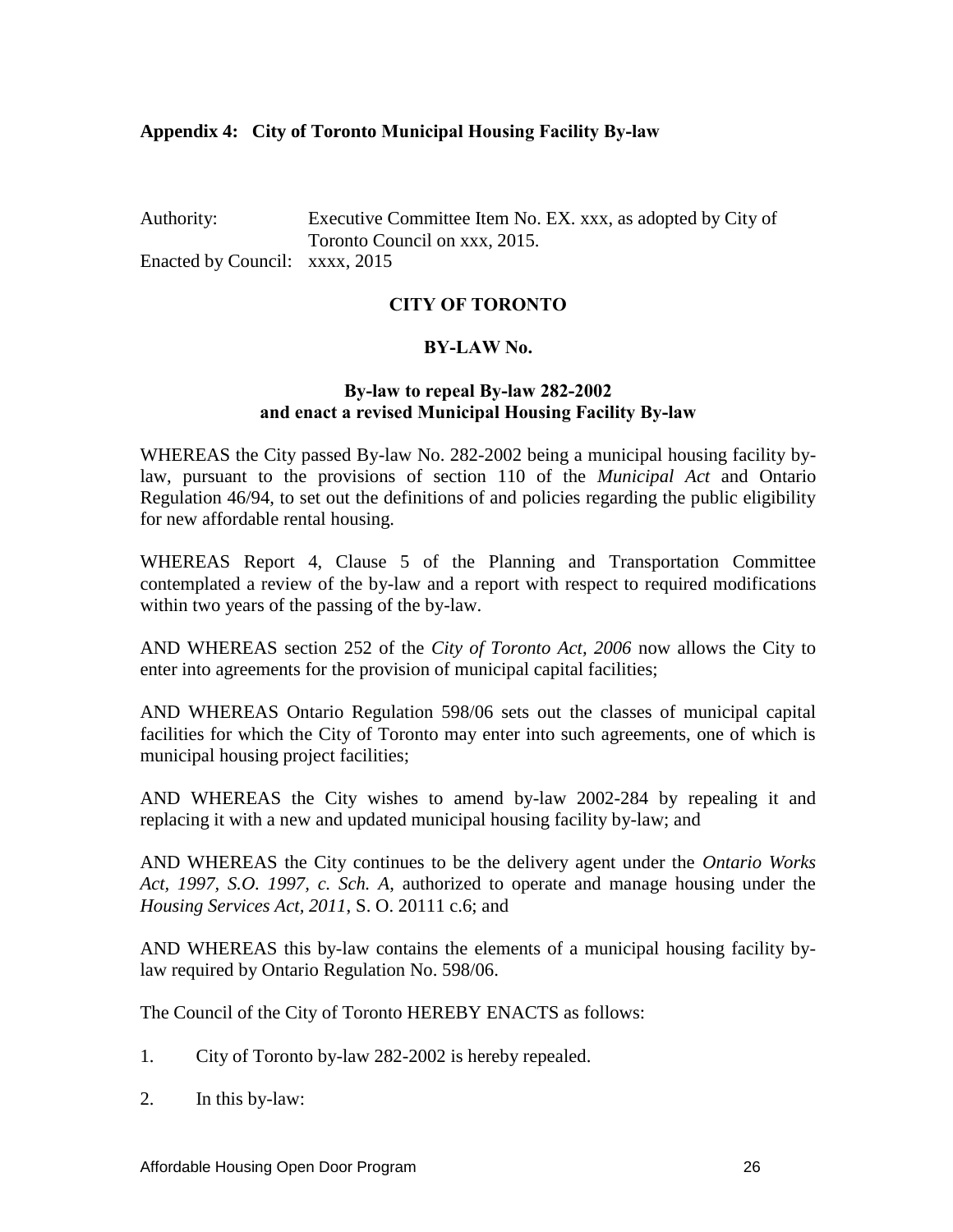- (a) "Act" means the *City of Toronto Act, 2006, S.O. 2006, CH.11* as amended;
- (b) "Affordable Housing", for the purpose of this by-law and all municipal housing facility agreements:
	- i. for new affordable rental housing, means housing units with monthly occupancy costs at or below Average Market Rents or, at the discretion of the Director, overall housing project rents at or below Average Market Rents;
	- ii. for assisted ownership housing, means housing units with a sale price at or below the Average Resale Price of a home; and
- (c) "Average Market Rents" means average monthly City-wide rents by unit type as determined in the annual fall survey of City-wide rents for the prior calendar year published by the Canada Mortgage and Housing Corporation (CMHC); if CMHC does not publish an annual fall survey of City-wide rents for the prior calendar year, then Average Market Rents for the calendar year shall be City-wide average rents as determined by the Director;
- (d) "Average Resale Price" means the average City-wide resale price of a home as reported by the Ministry of Municipal Affairs and Housing (MMAH); if MMAH does not publish an Average Resale Price, then the Average Resale Price shall be determined by the Director;
- (e) "CMHC" means the Canada Mortgage and Housing Corporation;
- (f) "City" means the City of Toronto;
- (g) "Director" means the Director of the City's Affordable Housing Office, his designate or successor;
- (h) "household income" means the gross annual income from all sources of all persons who reside in a housing unit, or who will reside in a housing unit;
- (i) "housing project facility" means a project or part of a project designed to provide or facilitate the provision of residential accommodation, with or without any public space, recreational facilities and commercial space or buildings appropriate thereto;
- (j) "housing provider" means a person with whom the City has entered into or will enter into a municipal housing project facilities agreement under section 4;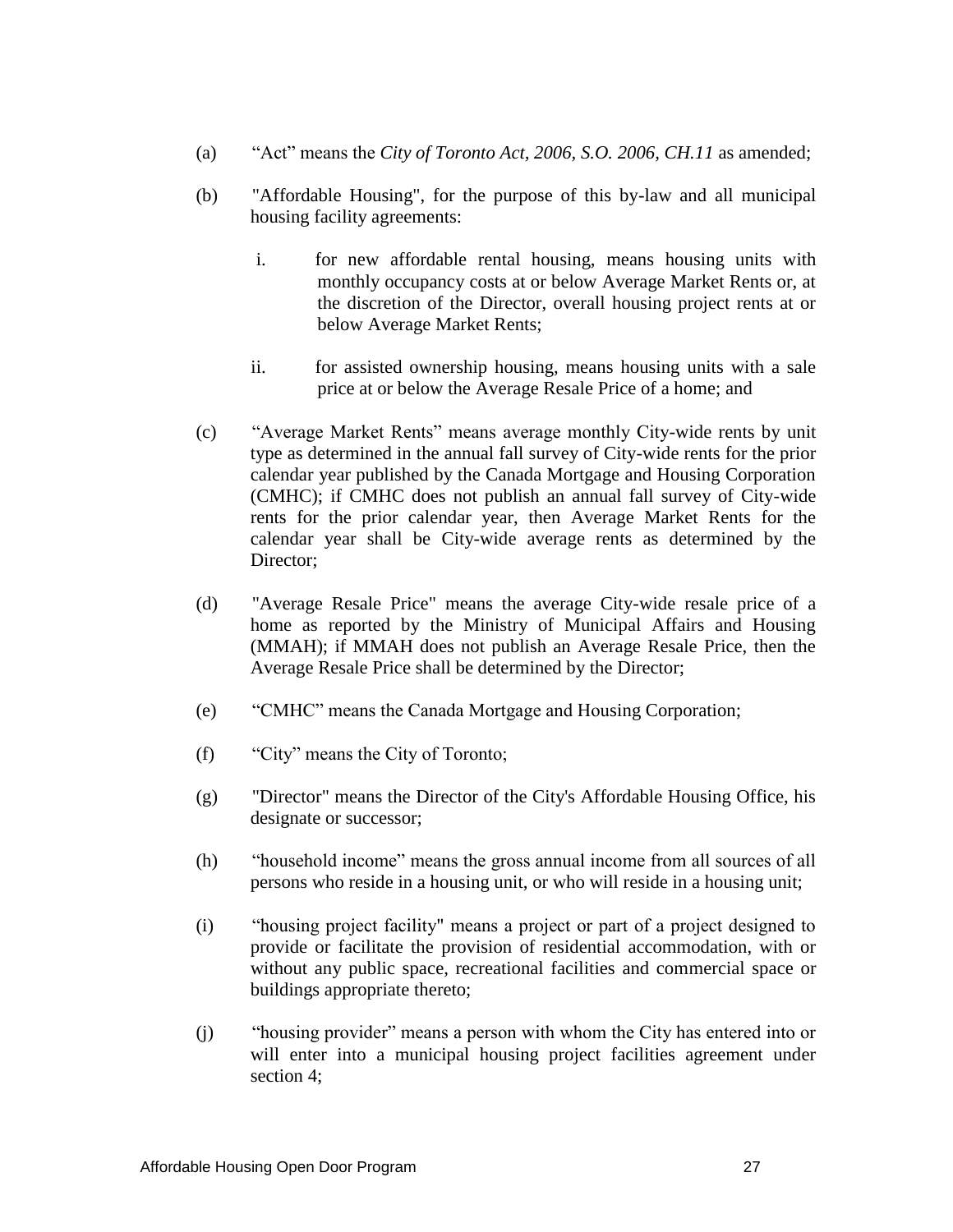- (k) "housing unit" includes a unit in a housing project owned or rented by an occupant;
- (l) "initial income limit" means a gross household income at or below four times the annualized monthly occupancy cost for the housing unit;
- (m) "low-rent units" means housing units, with monthly occupancy costs at or below 80 per cent of average rents and to which a rent supplement agreement or housing allowance does not apply;
- (n) "moderate-rent units" means housing units, with monthly occupancy costs at or greater than 80 per cent and at or below 100 per cent of average rents to which a rent supplement agreement does not apply;
- (o) "monthly occupancy costs" means in the case of a rental housing unit, the sum of the monthly rent payable to the landlord for a housing unit and monthly charges for hydro (separately or bulk metered), heat*,* water and hot water payable in respect of that housing unit; "monthly occupancy costs" do not include charges for parking, cable, telephone or any other like charges;
- (p) "municipal housing project facility" means the class of municipal capital facilities prescribed by paragraph 18 of section 2 of Ontario Regulation 598/06, as amended;
- (q) "municipal housing project facility agreement" means an agreement as set out in Section 3;
- (r) "rent-geared-to-income units" means housing units, to which a rent supplement agreement applies, with monthly occupancy costs at or below average rents;
- (s) "rent supplement agreement" has the same meaning as in the *Housing Services Act, S.O. 2011 c.6*, as amended;
- (t) "unit type" means the type of housing unit by number of bedrooms;
- 3. (1) Subject to (2) hereof, Council may pass by-laws permitting the City to enter into municipal housing project facility agreements, pursuant to section 252 of the Act, for the provision of municipal housing project facilities:
	- (2) Prior to entering into a municipal housing project facility agreement, the following conditions must be met: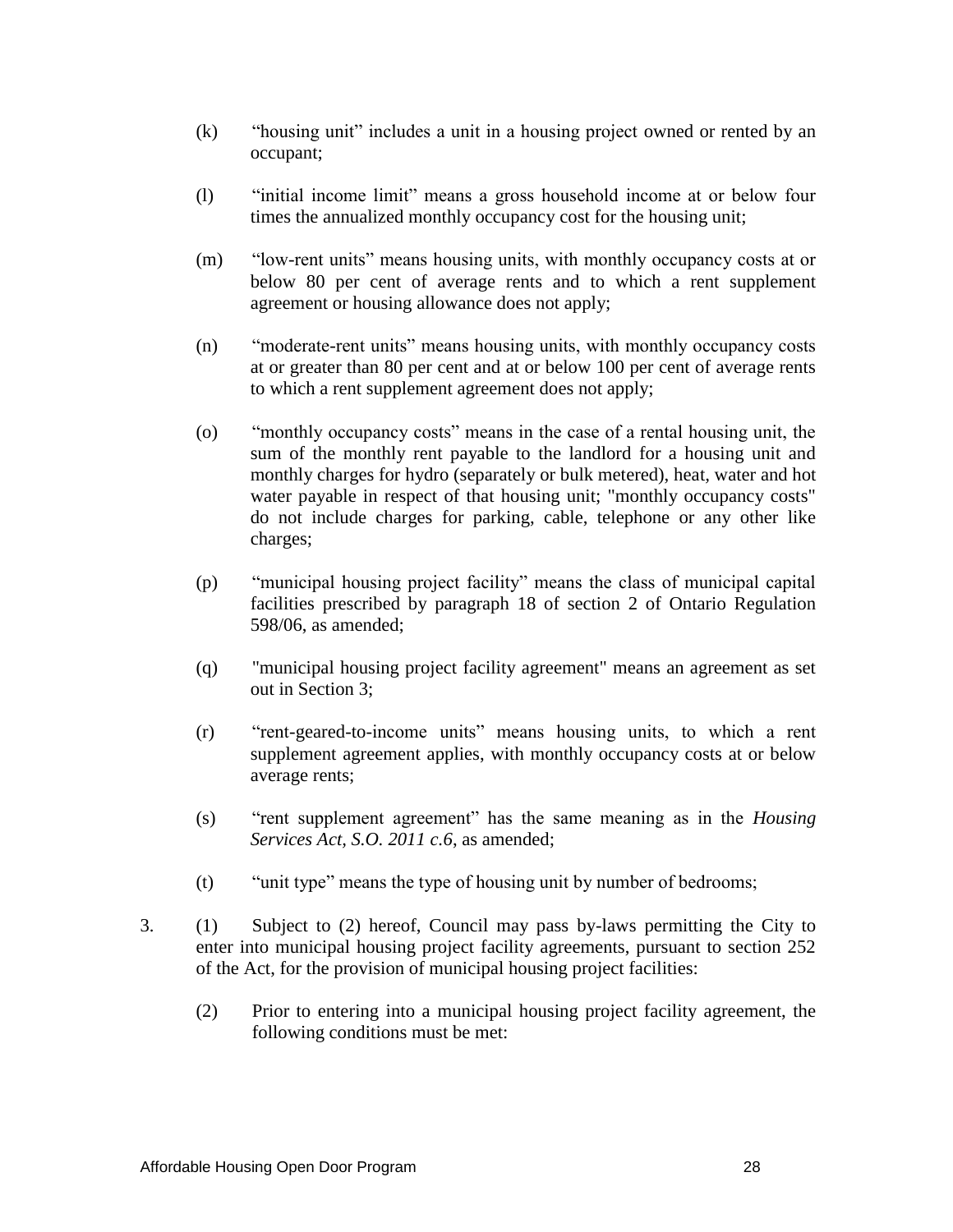- a) Council has enacted a by-law authorizing the entering into of the municipal housing project facility agreement for the provision of the municipal housing project facility;
- b) all the housing units to be provided as part of the municipal housing project facility meet the applicable definition of affordable housing as set out in section 2 of this by-law;
- c) the City continues to be a delivery agent under the *Ontario Works Act, 1997* authorized to operate and manage housing under the *Housing Services Act, 2011;* and
- d) public eligibility for the housing units to be provided as part of the municipal housing project facility will be determined in accordance with section 4.
- 4.(1) Subject to (2) hereof, eligibility for housing units to be provided as part of a municipal housing project facility will be determined as follows:
	- a) for rent-geared-to-income units, tenants will be selected in accordance with the *Housing Services Act, 2011*, regulations under that Act and any policies adopted by the City in accordance with that Act;
	- b) for low-rent units, tenants will be selected either in the same manner as for rent-geared-to-income units or from the City's centralized waiting list or from the waiting lists of community agencies, non-profit agencies or other groups satisfactory to the Director;
	- c) for moderate-rent units, tenants will be selected by the landlord provided that, when entering into the tenancy for the housing unit, the tenant has an household income at or below the Initial Income Limit and provided that tenant selection is carried out through a non-discriminatory process to the satisfaction of the Director;
	- d) for assisted home ownership units, homebuyers will be selected by the vendor, provided that homebuyer selection is carried out through a non-discriminatory process to the satisfaction of the Director, homebuyers are selected from the waiting lists of community agencies, non-profit agencies or other groups, and can include income and other homebuyer eligibility requirements as required by the City from time to time;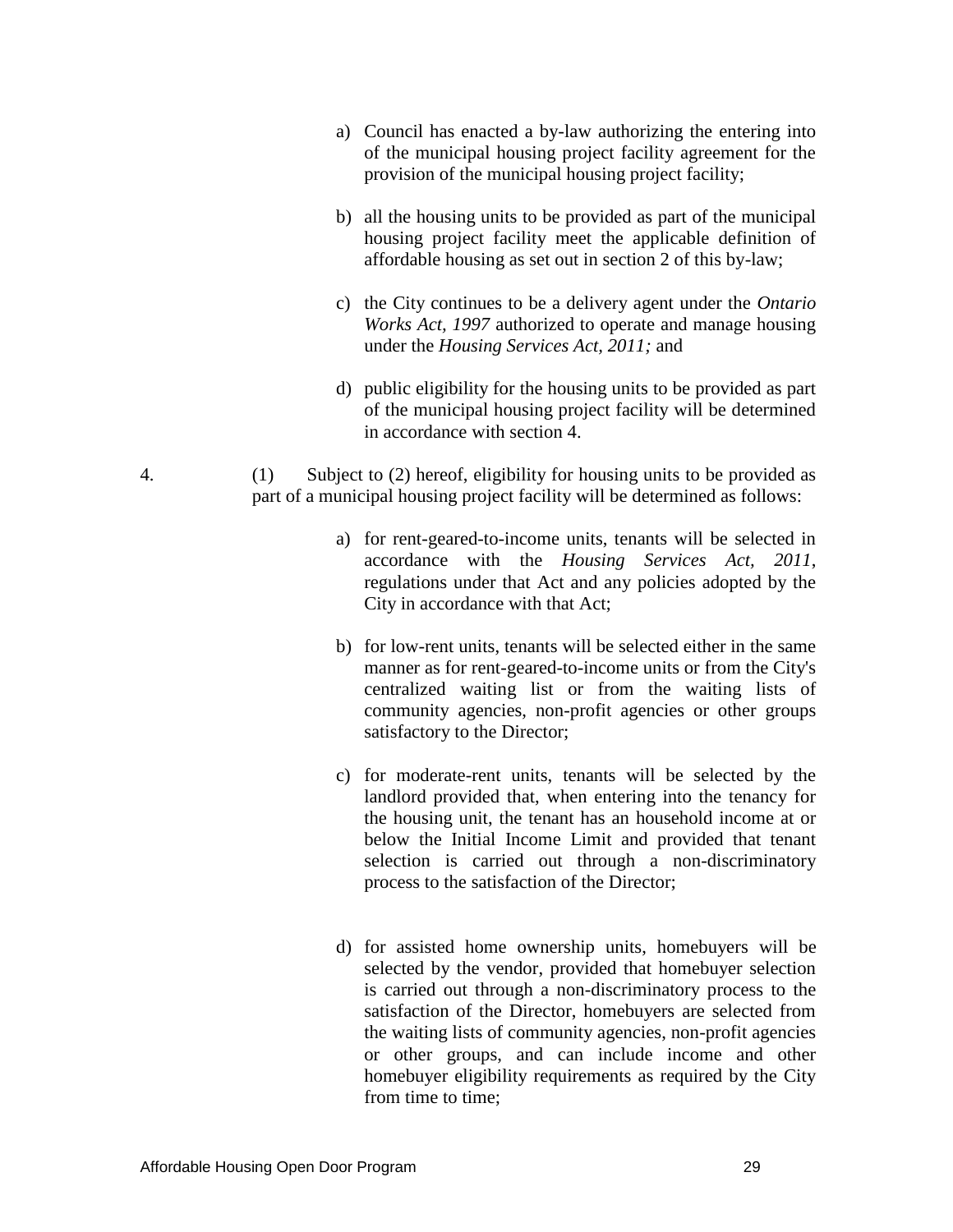- (2) Housing units subject to a municipal housing project facility agreement shall not be rented or sold to a shareholder or director of a housing provider, or any individual not at arm's length to the housing provider or shareholder or director of the housing provider unless the housing provider is a non-profit co-operative as defined in the *Co-operative Corporations Act,* R.S.O. 1990, c. C.35, as amended, or is a not-for-profit corporation.
- 5. A municipal housing project facility agreement may, with respect to the provision, lease, operation and maintenance of a municipal housing project facility that will be operated as new affordable rental housing at or below Average Market Rent:
	- (a) provide for financial or other assistance at less than fair market value or at no cost to the housing provider, which assistance may include:
		- (i) giving or lending money and charging interest; and
		- (ii) giving, lending, leasing or selling property.
	- (b) exempt land or a portion of it on which a municipal housing project facility is or will be located from payment of all or part of the development charges imposed by the City pursuant to the *Development Charges Act, 1997*.
	- (c) subject to section 252(6) of the Act, exempt from taxation for municipal and school purposes land or the portion of it on which the municipal housing project facility is or will be located that:
		- (ii) is owned or leased by the housing provider; and
		- (iii) is entirely occupied and used or intended for use as a municipal housing project facility.
	- (d) if a municipal housing project facility agreement contains those provisions set out in (c) hereof, a by-law distinct from the by-law referred to in section 4(1) shall be enacted and the information set out in (c) hereof shall be set out in that by-law and the by-law shall specify an effective date which shall be the date of passing of the by-law or a later date.
- 6. A municipal housing project facility agreement may, with respect to the provision of an assisted home ownership municipal housing project facility,
	- (a) provide for financial or other assistance at less than fair market value or at no cost to the housing provider, which assistance may include: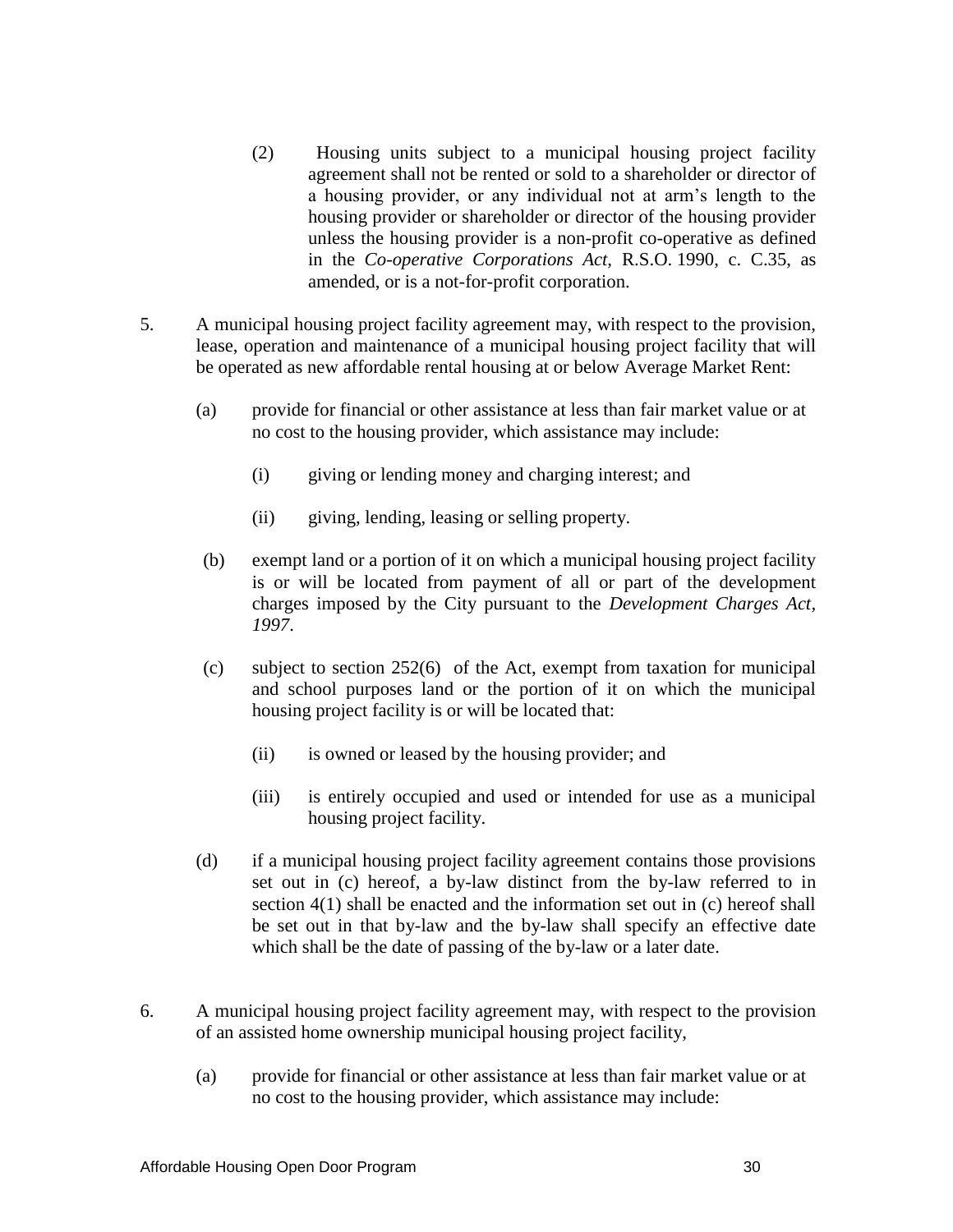- (i) giving or lending money and charging interest; and
- (ii) giving, lending, leasing or selling property.
- (b) provide development charges imposed by the City pursuant to the *Development Charges Act, 1997*, at a preferred or discounted rate, or offer a deferral of all or a portion of the development charges, for the land or a portion of it on which a municipal housing project facility is or will be located.
- 7. Municipal housing project facility agreements for affordable rental housing shall include but shall not be limited to the following terms and conditions:
	- (a) the term of the agreement;
	- (b) that each housing project facility meets the definition of affordable rental housing set out in Section 2 (b) i. hereof;
	- (c) that each housing unit shall be made available to tenants in accordance with section  $4$  (a), (b) and (c) hereof;
	- (d) a list of benefits being conveyed to the housing provider in accordance with section 5;
	- (e) the monthly occupancy costs which can be charged for each housing unit in the municipal housing project facility for the first year of the term and the mechanism by which such monthly occupancy costs may annually increase and the restrictions on such annual increases.
	- (f) other terms and conditions satisfactory to the City Solicitor and the Director, which may include, but which are not limited to any and all forms of property transactions together with any and all general or specific security as the Director and the City Solicitor consider necessary and desirable.
- 8. Municipal housing project facility agreements for assisted home ownership housing shall include but shall not be limited to the following terms and conditions:
	- (a) the term of the agreement;
	- (b) that each housing project facility meets the definition of assisted home ownership housing set out in Section 2 (b) ii. hereof;